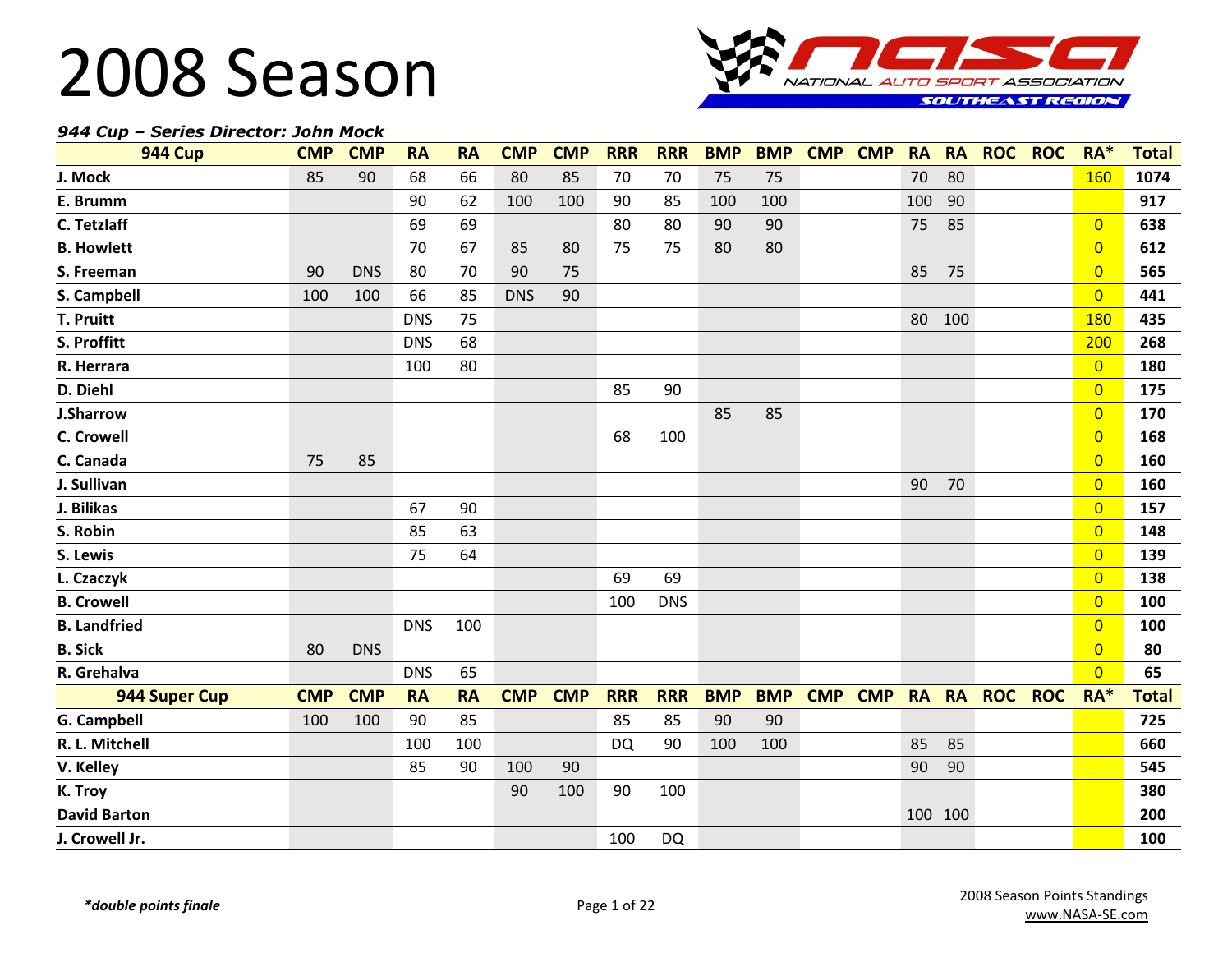

#### *American Iron / Camaro-Mustang Challenge / Miller Cup – Series Director: Ed McGuire*

| <b>AI</b>        | <b>CMP</b> | <b>CMP</b> | <b>RA</b> | <b>RA</b> | <b>CMP</b> | <b>CMP</b> | <b>RRR</b> | <b>RRR</b> | <b>BMP</b> | <b>BMP</b> | <b>CMP</b> | <b>CMP</b> | <b>RA</b> | <b>RA</b> | <b>ROC</b> | <b>ROC</b> | RA*            | <b>Total</b> |
|------------------|------------|------------|-----------|-----------|------------|------------|------------|------------|------------|------------|------------|------------|-----------|-----------|------------|------------|----------------|--------------|
| L. Ball          | 95         | 95         | 104       | 45        | 114        | 100        | DQ         | 100        | 100        | 100        | 110        | 114        | 100       | 95        | 114        | 114        | 200            | 1710         |
| N. Phelps        | 85         | 85         | 78        | 85        | 90         | 85         | 80         | 80         | 48         | 48         | 90         | 90         | 80        | 80        | 110        | 110        | 180            | 1504         |
| C. DeSalvo       |            |            | 90        |           |            |            | 14         | 110        | 114        | 114        | 104        | 100        | 114       | 104       |            |            | 228            | 1092         |
| M.Reed           |            |            |           |           |            |            |            |            | 95         | 85         | 95         | 95         | 90        | 85        | 100        | 95         | 190            | 930          |
| K. Goldwasser    | 114        | 104        |           |           | 100        | 99         | 110        | 14         |            |            |            |            | 95        | 110       |            |            | 160            | 906          |
| <b>B. Hurley</b> | 90         | 90         | 85        | 90        | 95         | 80         | 90         |            |            |            |            |            |           |           |            |            | $\overline{0}$ | 620          |
| J. Mouvery       |            |            | 80        | 80        |            |            |            |            | 90         | 90         |            |            | 79        | 78        |            |            | $\overline{0}$ | 497          |
| L. Hoffman       |            |            |           | 10        |            |            | 85         | 85         |            |            | 85         | 50         | 78        | 77        |            |            | $\overline{0}$ | 470          |
| C. Wooten        | 100        | 110        |           |           | 85         | 110        |            |            |            |            |            |            |           |           |            |            | $\overline{0}$ | 405          |
| <b>M.Dorner</b>  |            |            |           |           |            |            |            |            | 85         | 95         |            |            | 85        | 79        |            |            | $\overline{0}$ | 344          |
| J. Godfrey       |            |            |           |           |            | 90         | 95         | 95         |            |            |            |            |           |           |            |            | $\overline{0}$ | 280          |
| <b>B.</b> Tone   |            |            | 79        | 95        |            |            |            |            |            |            |            |            | 10        | 90        |            |            | $\overline{0}$ | 274          |
| R. Burnett       |            |            | 110       | 114       |            |            |            |            |            |            |            |            |           |           |            |            | $\overline{0}$ | 224          |
| R. Bodle         |            |            |           |           |            |            | 100        | 90         | 10         | 10         |            |            |           |           |            |            | $\overline{0}$ | 210          |
| J. Middlebrooks  |            |            | 95        | 100       |            |            |            |            |            |            |            |            |           |           |            |            | $\overline{0}$ | 195          |
| AI/X             | <b>CMP</b> | <b>CMP</b> | <b>RA</b> | <b>RA</b> | <b>CMP</b> | <b>CMP</b> | <b>RRR</b> | <b>RRR</b> | <b>BMP</b> | <b>BMP</b> | <b>CMP</b> | <b>CMP</b> | <b>RA</b> | <b>RA</b> | <b>ROC</b> | <b>ROC</b> | RA*            | <b>Total</b> |
| <b>E.McGuire</b> |            |            |           |           |            |            |            |            |            |            | 100        | 110        | 104       | 114       | 110        | 110        | 220            | 868          |
| T. Cook          |            |            | 114       | 110       |            |            |            |            | 100        | 100        |            |            | 95        | 95        |            |            | 200            | 814          |
| H. Bennett       |            |            |           | 114       |            |            | 114        | 114        |            |            |            |            |           |           |            |            | $\overline{0}$ | 342          |
| J.Pantas         |            |            |           |           |            |            |            |            |            |            | 95         | 100        | 53        | 10        |            |            | $\overline{0}$ | 258          |
| j.Middlebrooks   |            |            |           |           |            |            |            |            | 114        | 114        |            |            |           |           |            |            | $\overline{0}$ | 228          |
| T. Killian       |            |            |           |           |            |            |            |            |            |            | 114        | 99         |           |           |            |            | $\overline{0}$ | 213          |
| R. Bodle         |            |            |           |           |            |            |            |            |            |            |            |            | 110       | 95        |            |            | $\overline{0}$ | 205          |
| <b>CMC</b>       | <b>CMP</b> | <b>CMP</b> | <b>RA</b> | <b>RA</b> | <b>CMP</b> | <b>CMP</b> | <b>RRR</b> | <b>RRR</b> | <b>BMP</b> | <b>BMP</b> | <b>CMP</b> | <b>CMP</b> | <b>RA</b> | <b>RA</b> | <b>ROC</b> | <b>ROC</b> | $RA*$          | <b>Total</b> |
| G. Houseman      | 107        | 107        | 111       | 106       | 107        | 103        | 111        | 111        |            |            | 111        | 111        | 107       | 107       | 108        | 111        | 190            | 1708         |
| P. Urbanski      | 111        | 111        | 107       | 107       |            | 115        | 107        | 105        |            |            |            |            | 111 111   |           | 110        | 110        | 222            | 1427         |
| G.Recktenwald    | 105        | 105        |           | 10        |            |            | 103        |            |            |            |            |            |           |           | 107        | 105        | 200            | 735          |
| J. MacNeil       |            |            |           |           |            |            | 105        | 107        | 111        |            |            |            |           |           |            |            | $\overline{0}$ | 323          |
| J. Middlebrooks  |            |            |           |           | 111        | 111        |            |            |            |            |            |            |           |           |            |            | $\overline{0}$ | 222          |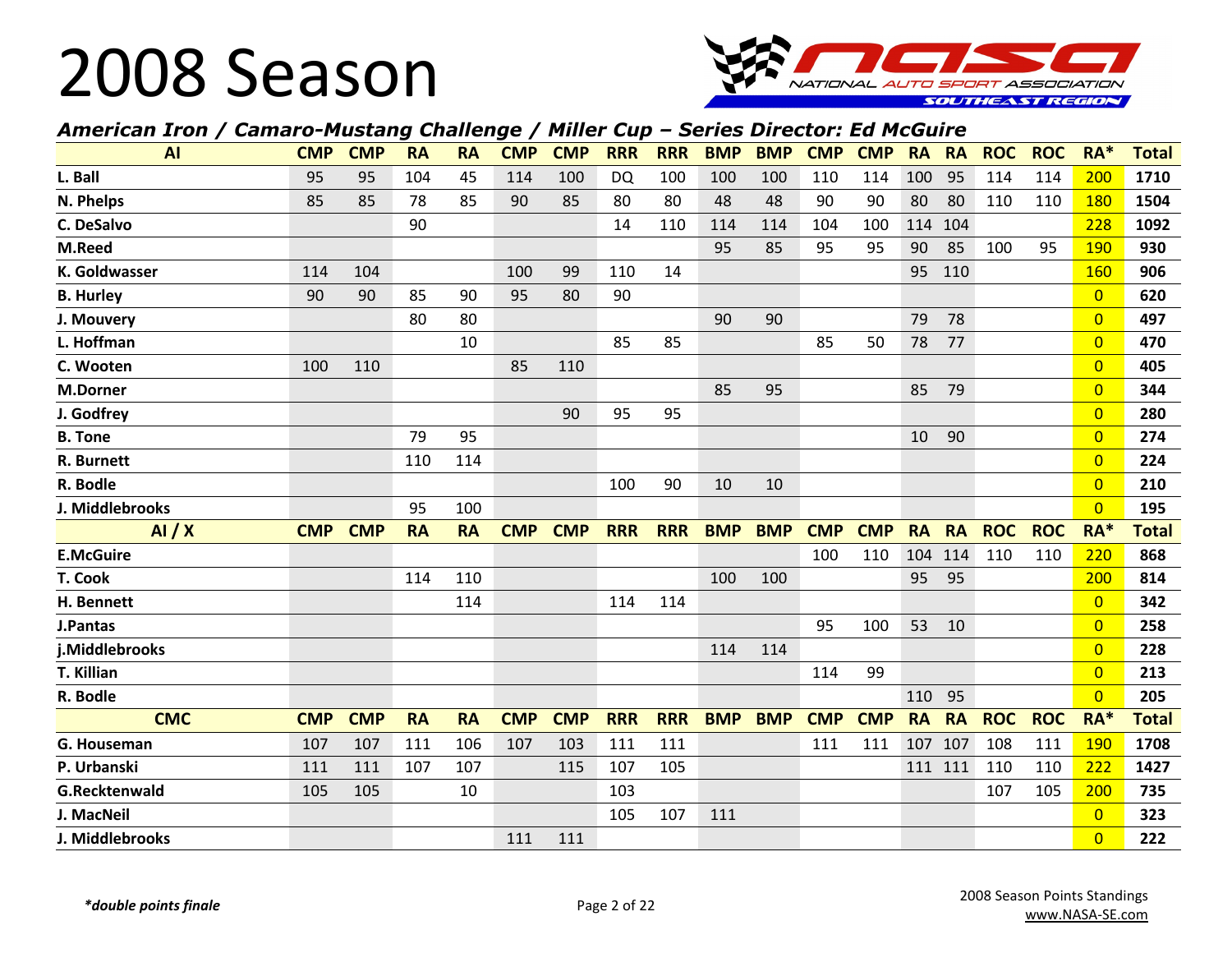| <b>Pastorius</b>                | 105<br>107<br>TO V |  |  | ---<br><u>_ _ _ _</u> |
|---------------------------------|--------------------|--|--|-----------------------|
| $\mathbf{v}$ $\mathbf{c}$<br>в. | $\sim$<br>ᅩᄼ       |  |  | 120                   |

| <b>Miller Cup</b>       | <b>CMP</b> | <b>CMP</b> | <b>RA</b> | <b>RA</b> | <b>CMP</b> | <b>CMP</b> | <b>RRR</b> | <b>RRR</b> | <b>BMP</b> | <b>BMP</b> | <b>CMP</b> | <b>CMP</b> | RA RA | ROC ROC RA* | <b>Total</b> |
|-------------------------|------------|------------|-----------|-----------|------------|------------|------------|------------|------------|------------|------------|------------|-------|-------------|--------------|
| <b>Jamie Slone</b>      |            |            | 110       | 114       |            |            |            |            |            |            |            |            |       |             | 224          |
| <b>Dean Martin</b>      |            |            | 95        | 100       |            |            |            |            |            |            |            |            |       |             | 195          |
| <b>Mike Harvison</b>    |            |            | 100       | 95        |            |            |            |            |            |            |            |            |       |             | 195          |
| <b>Andrew Hendricks</b> |            |            | 85        | 90        |            |            |            |            |            |            |            |            |       |             | 175          |
| <b>Jeff Humberson</b>   |            |            | 94        | 78        |            |            |            |            |            |            |            |            |       |             | 172          |
| <b>George Winkler</b>   |            |            | 80        | 85        |            |            |            |            |            |            |            |            |       |             | 165          |
| <b>Bruce Stover</b>     |            |            | 79        | 79        |            |            |            |            |            |            |            |            |       |             | 158          |
| <b>Taylor Bush</b>      |            |            | 78        | 77        |            |            |            |            |            |            |            |            |       |             | 155          |
| <b>Steve Phillips</b>   |            |            |           |           |            |            |            |            | 110        |            |            |            |       |             | 110          |
| <b>Tony Buffamonte</b>  |            |            |           | 80        |            |            |            |            |            |            |            |            |       |             | 80           |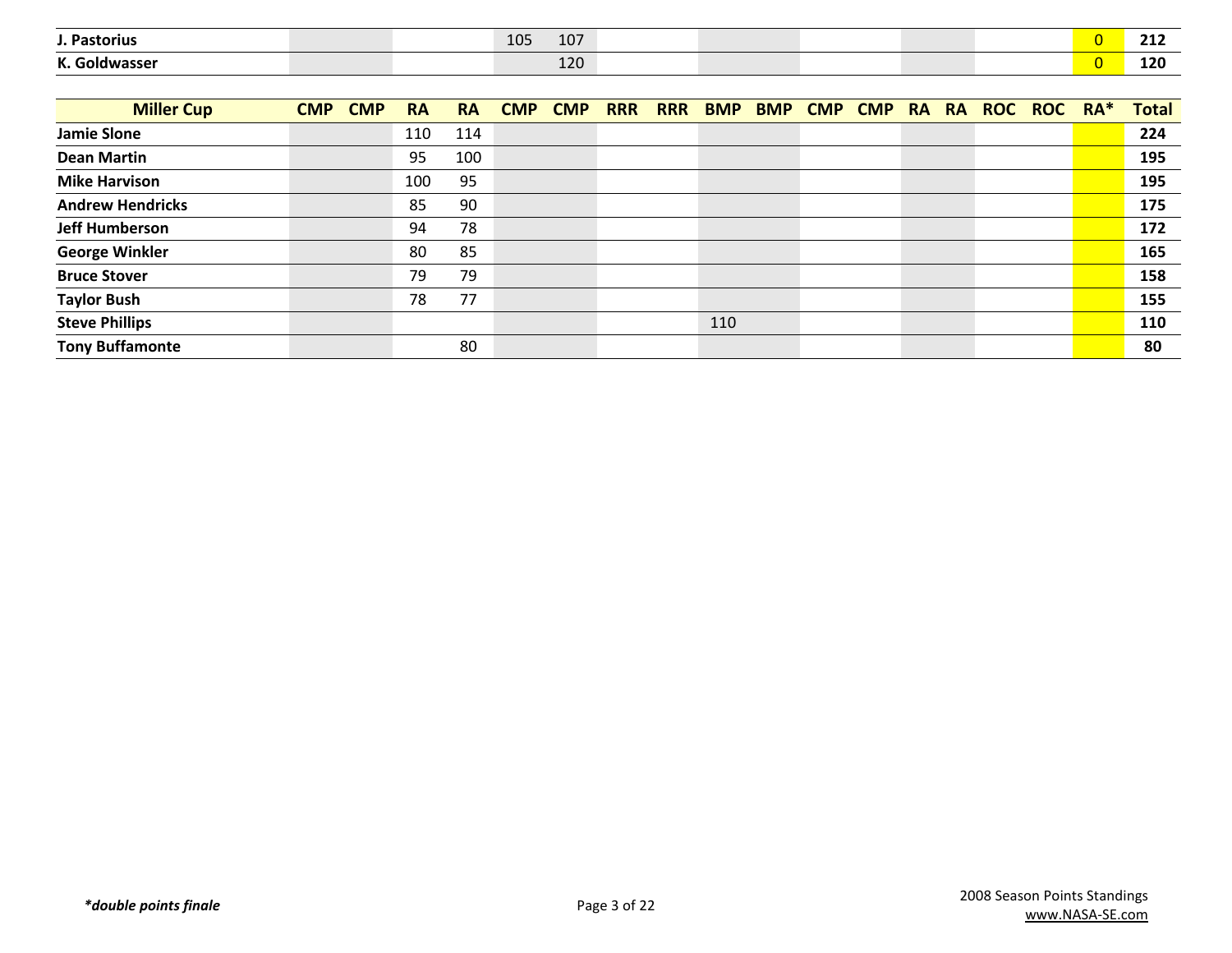#### *SE Endurance Series – Series Directors: Rob Bodle and Mike Powers*



**SOUTHEAST REGION** 

| E <sub>0</sub>                | <b>CMP</b> | <b>RA</b> | <b>CMP</b> | <b>BMP</b> | <b>CMP</b> | <b>RA</b> | <b>RA 8</b>    | <b>Total</b> |
|-------------------------------|------------|-----------|------------|------------|------------|-----------|----------------|--------------|
| Fandango                      | 100        | 68        | 40         | 100        | 100        | 100       | $\overline{0}$ | 508          |
| 3G's                          | 85         |           | 40         | 85         |            | 80        | 170            | 460          |
| <b>Maddogmotors</b>           |            | 75        | 100        | 80         | 90         | 90        | $\overline{0}$ | 435          |
| <b>Full Metal Jacket</b>      | 80         | 69        | 85         |            |            |           | 180            | 414          |
| <b>Roar Racing</b>            |            | 90        | 90         |            | 85         | 70        | $\overline{0}$ | 335          |
| <b>Nagy</b>                   |            |           |            | 90         |            | 35        | 200            | 325          |
| <b>Misfits</b>                | 90         | 34        | 80         |            |            |           | $\overline{0}$ | 204          |
| Iwanna                        |            |           |            |            | 80         | 75        | $\overline{0}$ | 155          |
| <b>Tone Motorsports</b>       |            | 34        |            |            | 31         | 85        | $\overline{0}$ | 150          |
| <b>Team Rehagen</b>           |            | 100       |            |            |            |           | $\overline{0}$ | 100          |
| <b>Rehagen Racing 1</b>       |            | 85        |            |            |            |           | $\overline{0}$ | 85           |
| <b>John George</b>            |            | 80        |            |            |            |           | $\overline{0}$ | 80           |
| <b>Winkler Racing</b>         |            | 70        |            |            |            |           | $\overline{0}$ | 70           |
| <b>Burnett Racing</b>         |            | 67        |            |            |            |           | $\overline{0}$ | 67           |
| <b>R2</b>                     |            | 34        |            |            |            |           | $\overline{0}$ | 34           |
| <b>Stable One 1</b>           |            | 34        |            |            |            |           | $\overline{0}$ | 34           |
| <b>Stable One 2</b>           |            | 34        |            |            |            |           | $\overline{0}$ | 34           |
| <b>Stable One 3</b>           |            | 34        |            |            |            |           | $\overline{0}$ | 34           |
| <b>Stable One 4</b>           |            | 34        |            |            |            |           | $\overline{0}$ | 34           |
| <b>Drinnen</b>                |            |           |            |            | 31         |           | $\overline{0}$ | 31           |
| <b>E1</b>                     | <b>CMP</b> | <b>RA</b> | <b>CMP</b> | <b>BMP</b> | <b>CMP</b> | <b>RA</b> | <b>RA 8</b>    | <b>Total</b> |
| <b>OPM Motorsports</b>        |            | 100       |            | 100        |            |           | 200            | 400          |
| <b>Discovery Parts</b>        |            |           |            |            |            | 100       |                | 100          |
| <b>Team Fred(Playboy)</b>     | 100        |           |            |            |            |           |                | 100          |
| <b>Momentum</b>               |            | 90        |            |            |            |           |                | 90           |
| <b>Smith and Smith Racing</b> |            |           |            | 90         |            |           |                | 90           |
| <b>Don Sullinger</b>          |            |           |            |            |            | 50        |                | 50           |
| <b>E2</b>                     | <b>CMP</b> | <b>RA</b> | <b>CMP</b> | <b>BMP</b> | <b>CMP</b> | <b>RA</b> | <b>RA 8</b>    | <b>Total</b> |
| <b>Malt Liquor Tech</b>       | 90         | 85        | 90         |            | 100        | 34        | 138            | 537          |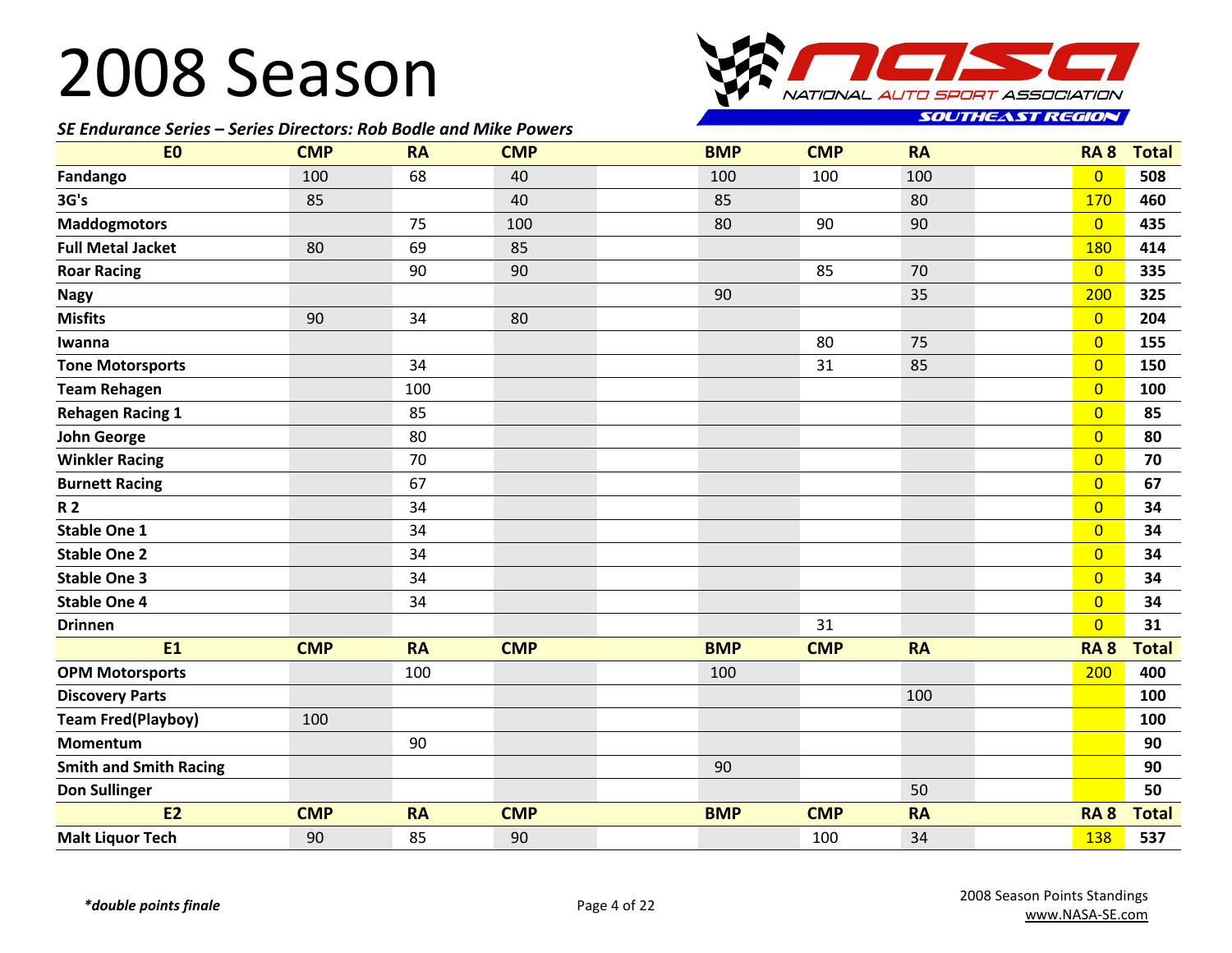| <b>Triple X</b>         | 70         |           | 100        | 34         | 90         | 34        | 180            | 508          |
|-------------------------|------------|-----------|------------|------------|------------|-----------|----------------|--------------|
| <b>Beer Tech</b>        | 85         | 90        | 85         | 34         | 85         |           | $\overline{0}$ | 379          |
| <b>Wildhorses</b>       | 75         | 75        | 70         | 68         | 69         |           | $\overline{0}$ | 357          |
| <b>Team Gritzer</b>     | 69         |           | 70         |            |            | 34        | <b>126</b>     | 299          |
| Joe Joe                 | 80         |           | 80         |            |            |           | $\overline{0}$ | 160          |
| <b>Neel</b>             |            |           |            | 70         |            | 85        | $\overline{0}$ | 155          |
| <b>Safriet</b>          |            |           |            | 69         | 80         |           | $\overline{0}$ | 149          |
| <b>USMC Talley</b>      |            | 80        |            | 67         |            |           | $\overline{0}$ | 147          |
| <b>Crazy Canuck</b>     |            | 100       |            |            |            |           | $\overline{0}$ | 100          |
| Hartberger              |            |           |            | 100        |            |           | $\overline{0}$ | 100          |
| <b>Kelley Racing</b>    |            |           |            |            |            | 100       | $\overline{0}$ | 100          |
| <b>Lunatics</b>         | 100        |           |            |            |            |           | $\overline{0}$ | 100          |
| <b>Chambodian Posse</b> |            |           |            | 90         |            |           | $\overline{0}$ | 90           |
| <b>RD Motorsports</b>   |            |           |            |            |            | 90        | $\overline{0}$ | 90           |
| <b>Stewart</b>          |            |           |            | 85         |            |           | $\overline{0}$ | 85           |
| <b>Bailey</b>           |            |           |            | 80         |            |           | $\overline{0}$ | 80           |
| <b>Team BDR 1 #773</b>  |            |           |            |            |            | 80        | $\overline{0}$ | 80           |
| <b>Gress</b>            |            |           |            |            | 75         |           | $\overline{0}$ | 75           |
| <b>Steyn</b>            |            |           |            | 75         |            |           | $\overline{0}$ | 75           |
| <b>Team BDR 1 #179</b>  |            |           |            |            |            | 75        | $\overline{0}$ | 75           |
| <b>Hardent</b>          |            | 70        |            |            |            |           | $\overline{0}$ | 70           |
| <b>Tripp</b>            |            |           |            |            | 70         |           | $\overline{0}$ | 70           |
| <b>Geiger Racing</b>    |            |           | 69         |            |            |           | $\overline{0}$ | 69           |
| <b>Spoiled Boys</b>     |            | 34        | 35         |            |            |           | $\overline{0}$ | 69           |
| <b>Ugly Duckling</b>    |            | 69        |            |            |            |           | $\overline{0}$ | 69           |
| <b>One Hot Shoe</b>     |            | 68        |            |            |            |           | $\overline{0}$ | 68           |
| <b>6th Place</b>        | 35         |           |            |            |            |           | $\overline{0}$ | 35           |
| <b>Ballerworld</b>      | 35         |           |            |            |            |           | $\overline{0}$ | 35           |
| <b>David Barr</b>       |            |           |            |            |            | 34        | $\overline{0}$ | 34           |
| Heyl                    |            |           |            | $34\,$     |            |           | $\overline{0}$ | 34           |
| <b>Jim Drago</b>        |            |           |            |            |            | 34        | $\overline{0}$ | 34           |
| <b>Team BDR 1 #177</b>  |            |           |            |            |            | 34        | $\overline{0}$ | 34           |
| <b>Tim Pruett</b>       |            | 34        |            |            |            |           | $\overline{0}$ | 34           |
| <b>E3</b>               | <b>CMP</b> | <b>RA</b> | <b>CMP</b> | <b>BMP</b> | <b>CMP</b> | <b>RA</b> | <b>RA 8</b>    | <b>Total</b> |
| Jones                   |            |           |            | 100        | 100        |           |                | 200          |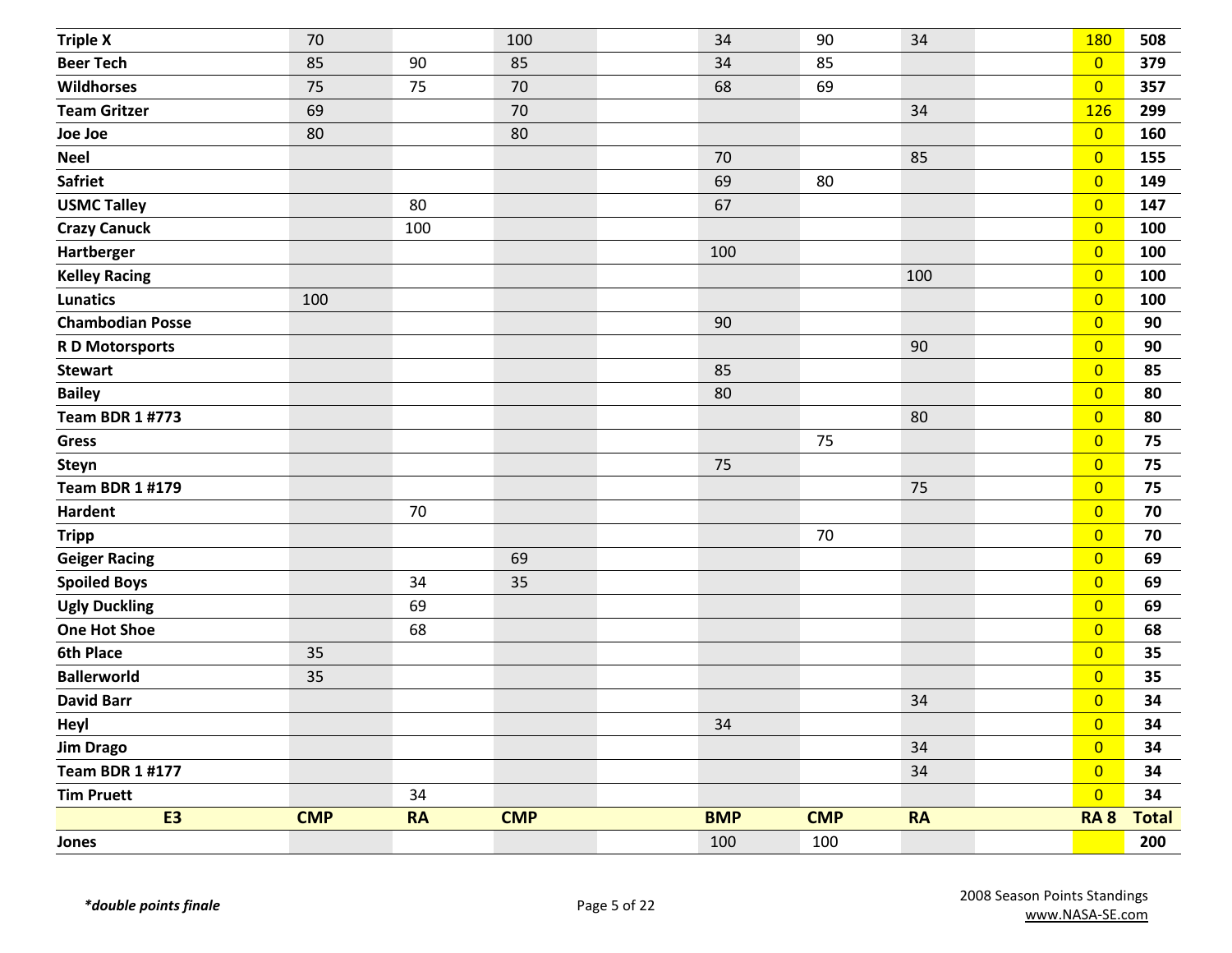| <b>ES</b>                | <b>CMP</b> | <b>RA</b> | <b>CMP</b> |  | <b>BMP</b> | <b>CMP</b> | <b>RA</b> | RA 8        | Total        |
|--------------------------|------------|-----------|------------|--|------------|------------|-----------|-------------|--------------|
| <b>Cook Racing</b>       |            | 100       |            |  | 90         |            | 100       | 160         | 450          |
| <b>Phillips Racing</b>   |            |           |            |  | 100        | 100        |           |             | 200          |
| <b>Terra X RaceSport</b> |            | 90        |            |  |            |            | 90        |             | 180          |
| <b>Leopard Racing</b>    |            |           |            |  | 45         |            |           |             | 45           |
| ES                       | <b>CMP</b> | <b>RA</b> | <b>CMP</b> |  | <b>BMP</b> | <b>CMP</b> | <b>RA</b> | <b>RA 8</b> | <b>Total</b> |
| <b>Galen Bieker</b>      |            |           |            |  |            |            | 100       |             | 100          |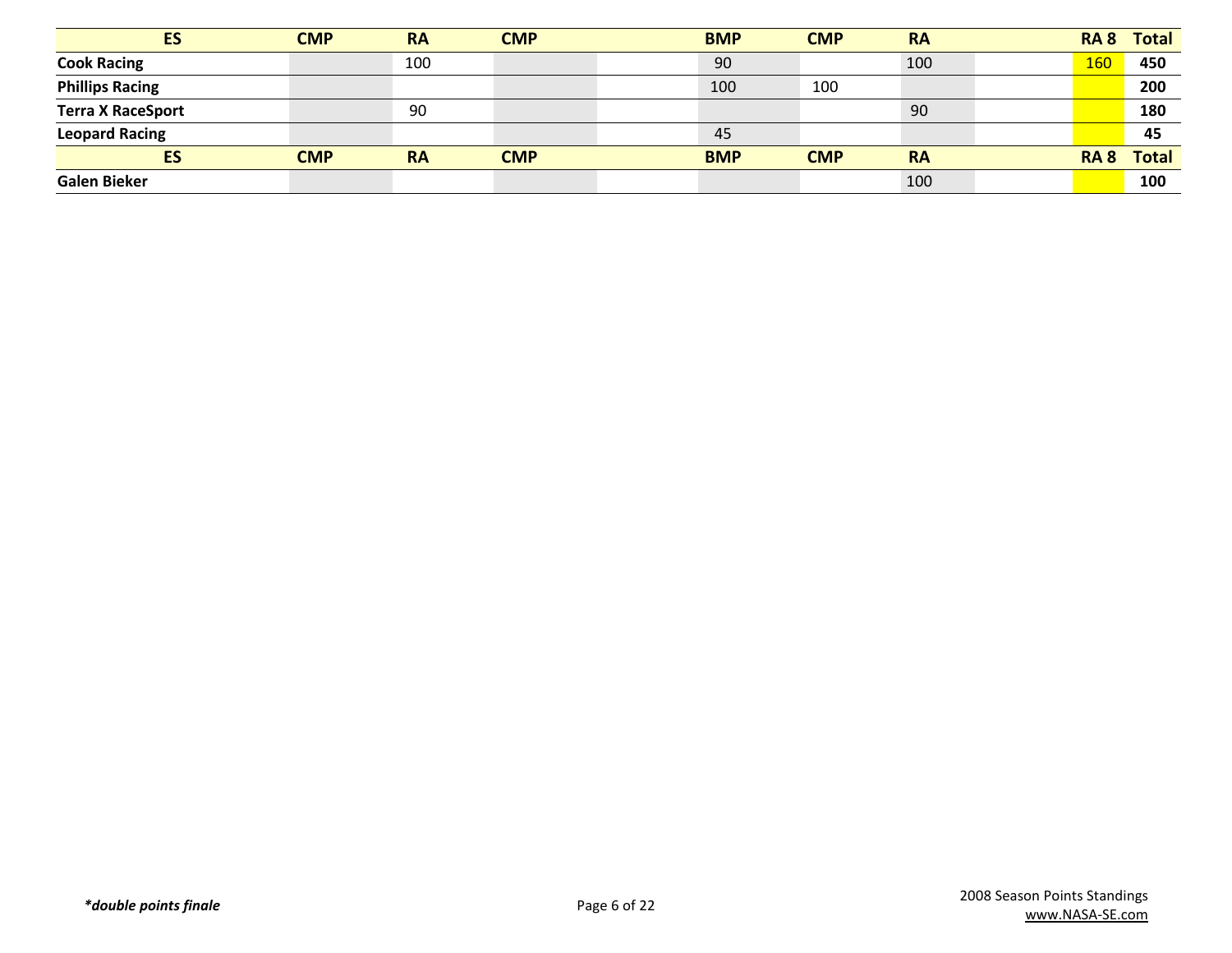

#### *GTS Challenge – Series Director: Chuck Ellis*

| GTS5                          | <b>CMP</b> | <b>CMP</b> | <b>RA</b> | <b>RA</b> | <b>CMP</b> | <b>CMP</b> | <b>RRR</b> | <b>RRR</b> | <b>BMP</b> | <b>BMP</b> | <b>CMP</b> | <b>CMP</b> | <b>RA</b> | <b>RA</b> | <b>ROC</b> | <b>ROC</b> | $RA*$          | <b>Total</b> |
|-------------------------------|------------|------------|-----------|-----------|------------|------------|------------|------------|------------|------------|------------|------------|-----------|-----------|------------|------------|----------------|--------------|
| <b>Fred Crawford</b>          | 100        | 100        |           | 100       |            | 90         | 85         | 100        |            |            | 100        | 100        | 90        | 100       |            |            | 200            | 1165         |
| <b>Forrest Bowen</b>          |            |            |           |           | 100        | 100        | 100        |            |            |            |            |            |           |           |            |            |                | 300          |
| <b>Bill Michaluk</b>          |            |            |           |           |            |            |            |            |            |            |            |            | 100       | 90        |            |            |                | 190          |
| <b>James Roberts</b>          |            |            |           |           |            |            |            |            |            |            |            |            | 80        | 85        |            |            |                | 165          |
| <b>Russell Williams</b>       |            |            |           |           |            |            | 90         |            |            |            |            |            |           |           |            |            |                | 90           |
| <b>Jon Gearhart</b>           |            |            |           |           |            |            |            |            |            |            |            |            | 85        |           |            |            |                | 85           |
| GTS4                          | <b>CMP</b> | <b>CMP</b> | <b>RA</b> | <b>RA</b> | <b>CMP</b> | <b>CMP</b> | <b>RRR</b> | <b>RRR</b> | <b>BMP</b> | <b>BMP</b> | <b>CMP</b> | <b>CMP</b> | <b>RA</b> | <b>RA</b> | <b>ROC</b> | <b>ROC</b> | RA*            | <b>Total</b> |
| <b>Patrick Clifford</b>       | 100        | 100        | 85        | 90        |            | 85         | 85         | 85         | 70         | 85         | 80         | 45         | 80        | 80        |            |            | 200            | 1270         |
| <b>Kevin Stadlander</b>       |            |            |           |           | 100        | 100        | 80         | 75         | 75         |            | 85         | 90         | 85        | 90        |            |            | $\overline{0}$ | 780          |
| <b>Bill Michaluk</b>          |            |            | 100       | 85        |            |            |            |            | 100        | 100        |            |            |           |           |            |            | 180            | 565          |
| <b>James Roberts</b>          |            |            | 90        | 100       |            |            | 100        | 100        | 80         | 80         |            |            |           |           |            |            | $\overline{0}$ | 550          |
| <b>Steel "Plastic" Alphin</b> |            |            |           |           |            | 90         |            |            | 90         | 90         | 100        |            |           |           |            |            | 170            | 540          |
| <b>Patrick Drinnen</b>        | 90         | 90         |           |           | 90         | 43         |            |            |            |            | 90         | 100        |           |           |            |            | $\overline{0}$ | 503          |
| <b>Michael Simard</b>         |            |            |           |           |            |            |            |            |            |            |            |            | 75        | 75        |            |            | 160            | 310          |
| Roger Burdette Jr.            |            |            |           |           |            |            | 90         |            |            |            |            |            | 90        | 100       |            |            | $\overline{0}$ | 280          |
| <b>Max Williams</b>           |            |            |           | 80        |            |            | 70         | 80         |            |            |            |            |           |           |            |            | $\overline{0}$ | 230          |
| <b>Ty Krieger</b>             |            |            |           |           |            |            |            |            |            |            |            |            | 100       | 85        |            |            | $\overline{0}$ | 185          |
| <b>David Jaskwhich</b>        |            |            |           |           |            |            | 75         | 90         |            |            |            |            |           |           |            |            | $\overline{0}$ | 165          |
| <b>Scott Montana</b>          |            |            |           |           |            |            |            |            | 85         | 75         |            |            |           |           |            |            | $\overline{0}$ | 160          |
| GTS3                          | <b>CMP</b> | <b>CMP</b> | <b>RA</b> | <b>RA</b> | <b>CMP</b> | <b>CMP</b> | <b>RRR</b> | <b>RRR</b> | <b>BMP</b> | <b>BMP</b> | <b>CMP</b> | <b>CMP</b> | <b>RA</b> | <b>RA</b> | <b>ROC</b> | <b>ROC</b> | RA*            | <b>Total</b> |
| <b>Drew Ewing</b>             | 90         | 100        |           |           | 100        | 100        | 90         | 100        | 100        | 100        | 100        | 100        | 100       | 90        | 100        | 100        | 200            | 1570         |
| <b>Werner Stark</b>           |            |            | 100       | 80        | 90         | 90         | 85         | 85         |            |            |            |            | 75        | 80        |            |            |                | 685          |
| <b>Ken Denton</b>             |            |            | 90        | 85        |            |            |            |            |            |            |            |            | 85        | 75        |            |            |                | 335          |
| <b>Tim Nagy</b>               |            |            |           |           |            |            |            |            | 90         | 90         |            |            | 70        | 85        |            |            |                | 335          |
| <b>Jason Mascow</b>           |            |            |           | 100       |            |            |            | 90         | 85         |            |            |            |           |           |            |            |                | 275          |
| <b>Alphin Steel</b>           | 100        | 90         |           |           |            |            |            |            |            |            |            |            |           |           |            |            |                | 190          |
| <b>David White</b>            |            |            |           |           |            |            |            |            |            |            |            |            | 90        | 100       |            |            |                | 190          |
| <b>Teddy Worrell</b>          | 85         | 85         |           |           |            |            |            |            |            |            |            |            |           |           |            |            |                | 170          |
| <b>David Walsh</b>            |            |            |           |           |            |            |            |            | 80         | 80         |            |            |           |           |            |            |                | 160          |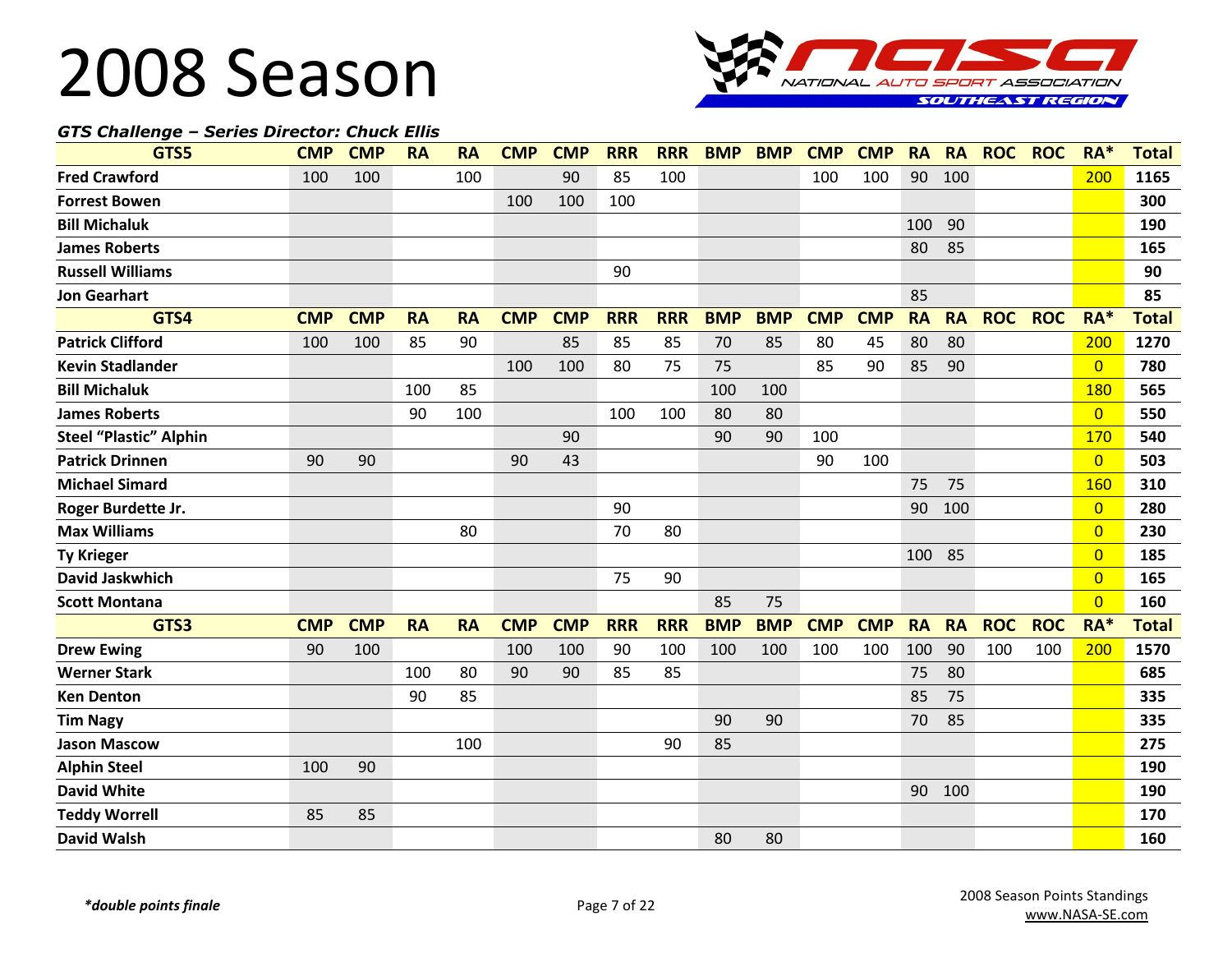| <b>Ryan Shand</b>     |    |     | 75 | 85 |    |  | 160 |
|-----------------------|----|-----|----|----|----|--|-----|
| <b>Brendan Degal</b>  |    | 100 |    |    |    |  | 100 |
| <b>Willam King</b>    | 90 |     |    |    |    |  | 90  |
| <b>Clifford Faull</b> |    |     |    |    | 80 |  | 80  |
| Jason Aranha          |    |     | 70 |    |    |  | 70  |
| <b>Paulo Diniz</b>    |    |     |    | 40 |    |  | 40  |

| GTS2                      | <b>CMP</b> | <b>CMP</b> | <b>RA</b> | <b>RA</b> | <b>CMP</b> | <b>CMP</b> | <b>RRR</b> | <b>RRR</b> | <b>BMP</b> | <b>BMP</b> | <b>CMP</b> | <b>CMP</b> | <b>RA</b> | <b>RA</b> | <b>ROC</b> | <b>ROC</b> | $RA*$          | <b>Total</b> |
|---------------------------|------------|------------|-----------|-----------|------------|------------|------------|------------|------------|------------|------------|------------|-----------|-----------|------------|------------|----------------|--------------|
| <b>Eric Nissen</b>        | 100        | 100        | 90        | 90        | 100        | 100        | 85         | 75         | 43         |            | 85         | 85         | 85        | 80        |            |            | $\overline{0}$ | 1118         |
| <b>Chuck Baader</b>       |            |            | 100       | 100       |            |            | 90         | 85         | 90         | 100        |            |            | 100       | 90        |            |            | $\overline{0}$ | 755          |
| <b>Zachary Lutz</b>       |            |            |           |           |            |            | 75         | 90         | 85         | 90         |            |            | 80        | 85        |            |            | 200            | 705          |
| <b>Keith Andrews</b>      |            |            | 70        | 85        |            |            | 69         | 70         |            |            | 90         | 90         |           |           |            |            | 180            | 654          |
| <b>Teddy Worrell</b>      |            |            |           |           |            |            | 100        | 100        | 100        |            | 100        | 100        |           |           |            |            | $\overline{0}$ | 500          |
| <b>Michael Schesinger</b> |            | 90         | 85        |           |            |            | 68         | 68         |            |            |            |            |           |           |            |            | $\overline{0}$ | 311          |
| <b>Michael Blair</b>      |            |            | 80        | 75        |            |            | 67         | 67         |            |            |            |            |           |           |            |            | $\overline{0}$ | 289          |
| <b>Karl Troy</b>          |            |            |           |           |            |            |            |            |            |            |            |            | 90        | 100       |            |            | $\overline{0}$ | 190          |
| Dana Lunsford             |            |            | 75        | 80        |            |            |            |            |            |            |            |            |           |           |            |            | $\overline{0}$ | 155          |
| <b>Jack Bell</b>          |            |            |           |           |            |            | 70         | 80         |            |            |            |            |           |           |            |            | $\overline{0}$ | 150          |
| <b>Xan Taylor</b>         |            |            |           |           |            | 90         |            |            |            |            |            |            |           |           |            |            | $\overline{0}$ | 90           |
| <b>Chip Stabler</b>       |            |            |           |           |            |            | 80         |            |            |            |            |            |           |           |            |            | $\overline{0}$ | 80           |
| <b>Don Sullinger</b>      |            |            |           |           |            |            |            | 69         |            |            |            |            |           |           |            |            | $\overline{0}$ | 69           |
| GTS1                      | <b>CMP</b> | <b>CMP</b> | <b>RA</b> | <b>RA</b> | <b>CMP</b> | <b>CMP</b> | <b>RRR</b> | <b>RRR</b> | <b>BMP</b> | <b>BMP</b> | <b>CMP</b> | <b>CMP</b> | <b>RA</b> | <b>RA</b> | <b>ROC</b> | <b>ROC</b> | $RA*$          | Total        |
| <b>Don Sullinger</b>      |            |            |           | 50        |            |            | 90         |            | 100        | 100        |            |            | 100       | 100       |            |            | <b>180</b>     | 720          |
| <b>Chuck Ellis</b>        |            |            |           | 50        |            |            | 100        | 100        |            |            | 100        |            | 90        |           |            |            | 200            | 640          |
| <b>Zachary Lutz</b>       |            |            | 100       | 100       | 100        | 100        |            |            |            |            |            |            |           |           |            |            | $\overline{0}$ | 400          |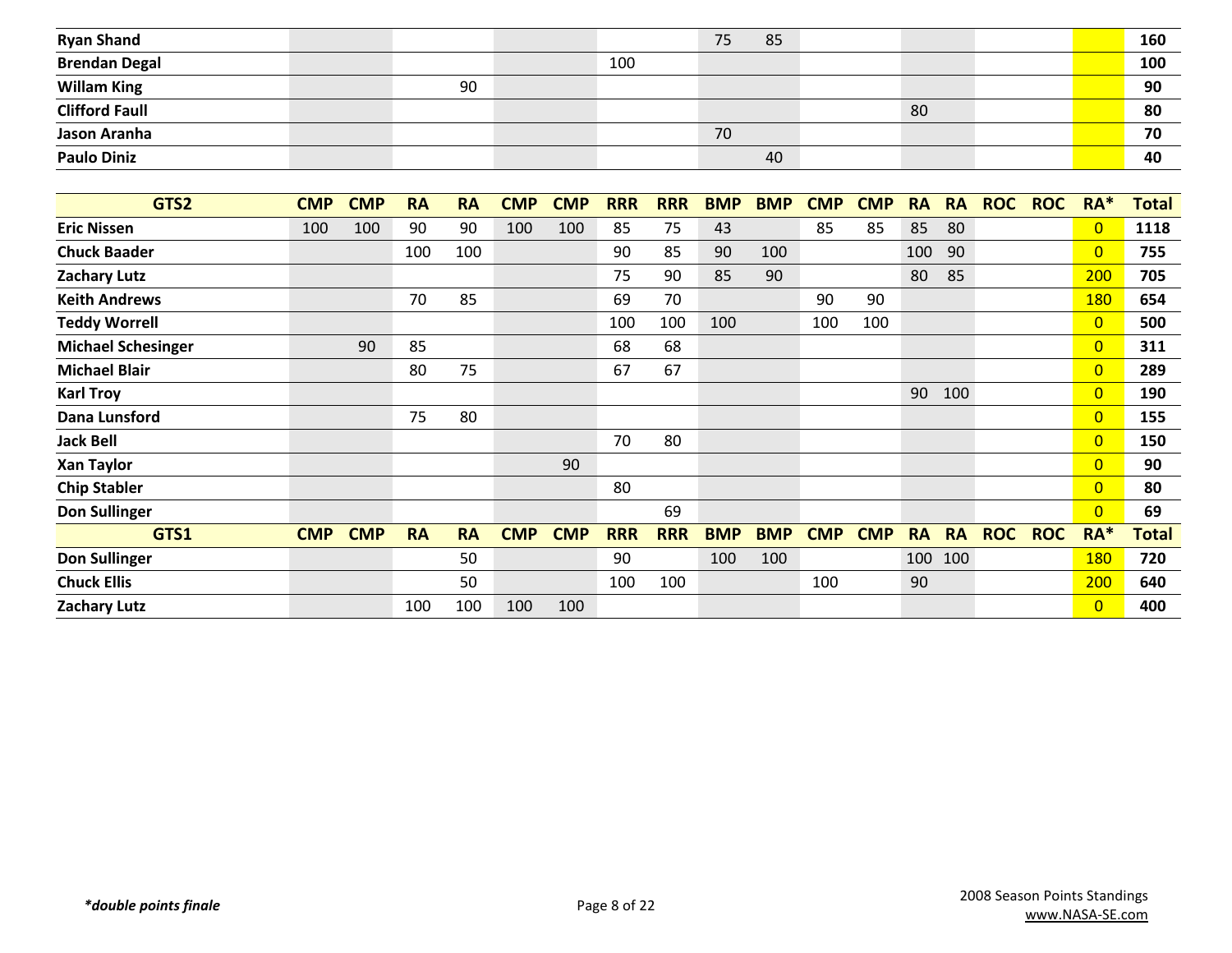

#### *Honda Challenge – Series Director: Karl Kondor*

| H1                    | <b>CMP</b> | <b>CMP</b> | <b>RA</b> | <b>RA</b> | <b>CMP</b> | CMP        | <b>RRR</b> | <b>RRR</b> | <b>BMP</b> | <b>BMP</b> | <b>CMP</b> | <b>CMP</b> | RA        | <b>RA</b> | <b>ROC</b> | <b>ROC</b> | RA <sup>*</sup> | <b>Total</b> |
|-----------------------|------------|------------|-----------|-----------|------------|------------|------------|------------|------------|------------|------------|------------|-----------|-----------|------------|------------|-----------------|--------------|
| <b>Matt Edmister</b>  | 100        | 100        | 100       | 100       | 100        | 100        |            |            |            |            |            |            |           |           |            |            |                 | 600          |
| <b>Karl Kondor</b>    |            |            |           |           |            |            |            |            |            |            | 100        | 100        | 100       | 100       |            |            |                 | 400          |
| H <sub>2</sub>        | <b>CMP</b> | <b>CMP</b> | <b>RA</b> | <b>RA</b> | <b>CMP</b> | CMP        | <b>RRR</b> | <b>RRR</b> | <b>BMP</b> | <b>BMP</b> | <b>CMP</b> | <b>CMP</b> | <b>RA</b> | <b>RA</b> | <b>ROC</b> | <b>ROC</b> | $RA*$           | <b>Total</b> |
| <b>John Reamer</b>    |            |            | 50        | 100       | 100        | 100        | 100        | 100        |            |            | 100        | 100        |           |           |            |            | 200             | 950          |
| <b>Shane Lovely</b>   | 90         | 90         | 100       | 85        |            |            | 85         | 80         |            |            |            |            |           |           |            |            | $\overline{0}$  | 530          |
| <b>Robert Wilson</b>  |            |            |           | 90        |            |            |            |            |            |            |            |            | 100       |           |            |            | <b>180</b>      | 370          |
| <b>Josh Hoffman</b>   | 100        | 90         |           |           |            |            | 80         | 90         |            |            |            |            |           |           |            |            | $\overline{0}$  | 360          |
| <b>Karl Kondor</b>    |            |            |           |           |            |            | 90         | 85         |            |            |            |            |           |           |            |            | <b>170</b>      | 345          |
| <b>Ryan Downton</b>   |            |            |           |           |            |            |            |            | 100        | 100        |            |            |           |           |            |            | $\overline{0}$  | 200          |
| H <sub>4</sub>        | <b>CMP</b> | <b>CMP</b> | <b>RA</b> | <b>RA</b> | <b>CMP</b> | <b>CMP</b> | <b>RRR</b> | <b>RRR</b> | <b>BMP</b> | <b>BMP</b> | <b>CMP</b> | <b>CMP</b> | <b>RA</b> | <b>RA</b> | <b>ROC</b> | <b>ROC</b> | $RA*$           | <b>Total</b> |
| <b>Karl Kondor</b>    | 100        | 100        | 90        | 100       | 100        | 100        |            |            |            |            |            |            |           |           |            |            |                 | 590          |
| <b>William Phee</b>   |            |            | 100       | 90        |            |            |            |            | 100        | 100        |            |            |           |           |            |            |                 | 390          |
| <b>Mathew Rushton</b> |            |            | 85        | 85        | 90         | 90         |            |            |            |            |            |            |           |           |            |            |                 | 350          |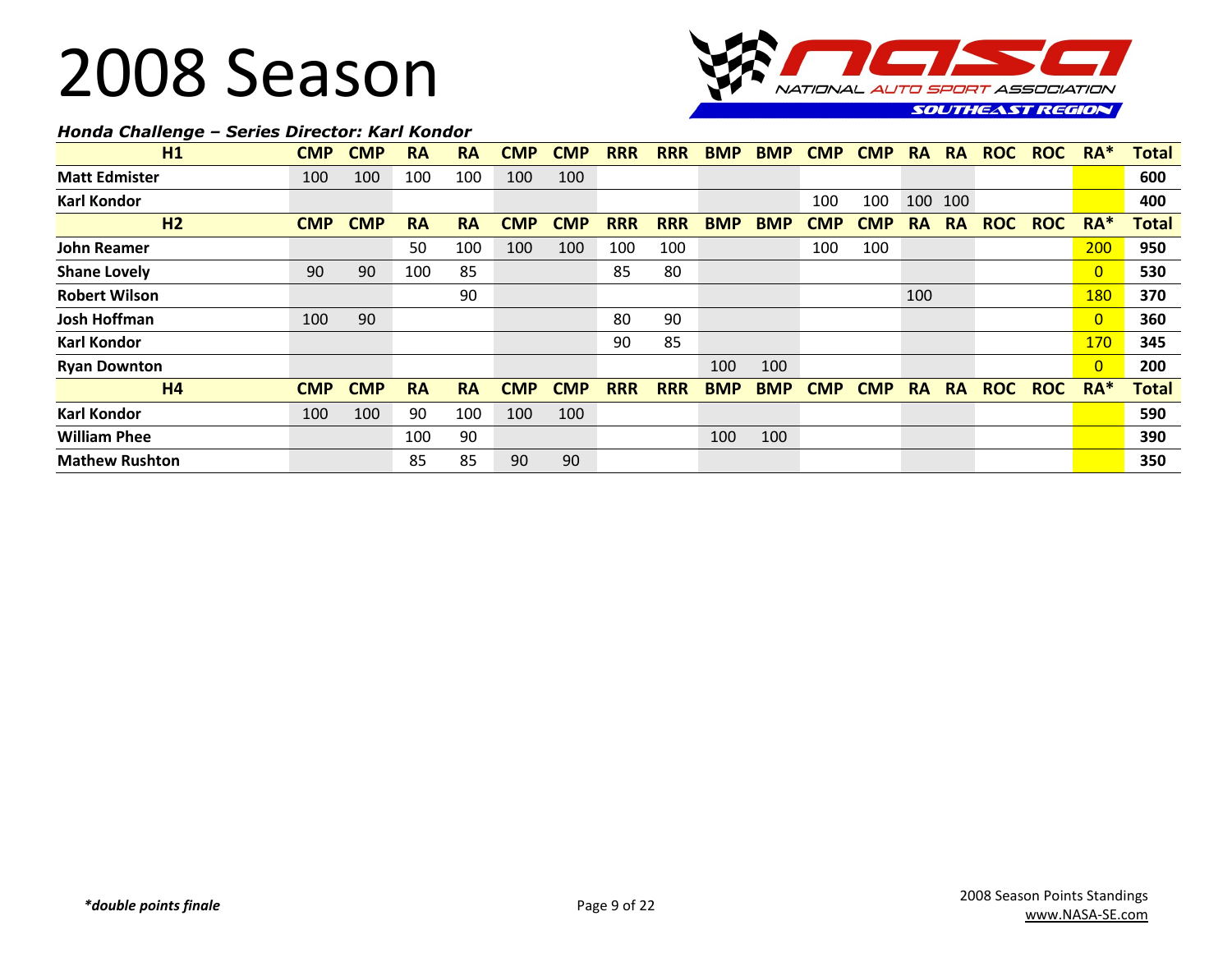

#### *Performance Touring – Series Directors: Jason Plante and Ken Brewer*

| <b>PTA</b>                     | <b>CMP</b> | <b>CMP</b> | <b>RA</b> | <b>RA</b> | <b>CMP</b> | <b>CMP</b> | <b>RRR</b> | <b>RRR</b> | <b>BMP</b> | <b>BMP</b> | <b>CMP</b> | <b>CMP</b> | <b>RA</b> | <b>RA</b> | <b>ROC</b> | <b>ROC</b> | $RA*$          | <b>Total</b> |
|--------------------------------|------------|------------|-----------|-----------|------------|------------|------------|------------|------------|------------|------------|------------|-----------|-----------|------------|------------|----------------|--------------|
| Roger Burdette                 |            |            |           |           |            |            |            |            |            |            | 100        | 100        |           |           |            |            |                | 200          |
| John George                    |            |            |           | 100       |            |            |            |            |            |            |            |            |           |           |            |            |                | 100          |
| Dave Hall                      |            |            |           | 90        |            |            |            |            |            |            |            |            |           |           |            |            |                | 90           |
| <b>PTB</b>                     | <b>CMP</b> | <b>CMP</b> | <b>RA</b> | <b>RA</b> | <b>CMP</b> | <b>CMP</b> | <b>RRR</b> | <b>RRR</b> | <b>BMP</b> | <b>BMP</b> | <b>CMP</b> | <b>CMP</b> | <b>RA</b> | <b>RA</b> | <b>ROC</b> | <b>ROC</b> | $RA*$          | <b>Total</b> |
| <b>Team Madddogmotorsports</b> |            |            | 90        | 100       | 100        | 100        | 90         | 90         | 80         | 90         | 90         | 85         | 100       | 50        |            |            | $\overline{0}$ | 1065         |
| <b>Matt Edmister</b>           |            |            |           |           |            |            | 100        | 100        | 100        | 100        | 100        | 100        | 90        | 50        |            |            | 200            | 940          |
| <b>Charles Whitener</b>        | 100        | 100        | 100       | 90        |            |            |            |            |            |            |            |            |           |           |            |            | 150            | 540          |
| Jose Escobar                   |            |            |           |           |            |            |            |            | 90         | 85         | 85         | 90         |           |           |            |            | 180            | 530          |
| John Mossey                    |            |            |           |           |            |            |            |            | 85         | 75         | 43         |            | 85        | 100       |            |            | 76             | 464          |
| Ken Brewer                     |            |            |           |           |            |            |            |            |            |            |            |            |           |           |            |            | 170            | 170          |
| <b>Roger Burdette</b>          |            |            | 85        | 85        |            |            |            |            |            |            |            |            |           |           |            |            | $\overline{0}$ | 170          |
| Kevin Stadtlander              |            |            |           |           |            |            |            |            |            | 80         |            |            |           |           |            |            | $\Omega$       | 80           |
| Josef Newgarden                |            |            |           |           |            |            |            |            | 75         |            |            |            |           |           |            |            | $\Omega$       | 75           |
| <b>PTC</b>                     | <b>CMP</b> | <b>CMP</b> | <b>RA</b> | <b>RA</b> | <b>CMP</b> | <b>CMP</b> | <b>RRR</b> | <b>RRR</b> | <b>BMP</b> | <b>BMP</b> | <b>CMP</b> | <b>CMP</b> | <b>RA</b> | <b>RA</b> | <b>ROC</b> | <b>ROC</b> | RA*            | <b>Total</b> |
| <b>Matthew Moorefield</b>      |            |            |           |           |            |            |            |            |            |            |            |            | 100       | 100       |            |            | 200            | 400          |
| <b>Clark Crawford</b>          |            |            |           |           |            |            |            |            | 100        | 100        |            |            | 90        | 90        |            |            | $\Omega$       | 380          |
| Jason Plante                   | 100        | 100        |           |           |            |            |            |            |            |            |            |            |           |           |            |            | $\Omega$       | 200          |
| <b>Frank Carter</b>            |            |            |           |           |            |            |            |            | 90         | 90         |            |            |           |           |            |            | $\overline{0}$ | 180          |
| <b>PTD</b>                     | <b>CMP</b> | <b>CMP</b> | <b>RA</b> | <b>RA</b> | <b>CMP</b> | <b>CMP</b> | <b>RRR</b> | <b>RRR</b> | <b>BMP</b> | <b>BMP</b> | <b>CMP</b> | <b>CMP</b> | <b>RA</b> | <b>RA</b> | <b>ROC</b> | <b>ROC</b> | RA*            | <b>Total</b> |
| James Ballard                  |            |            | 100       | 100       | 100        | 100        |            |            |            |            |            |            | 50        | 100       |            |            |                | 550          |
| <b>Jeff Puras</b>              |            |            |           |           |            |            |            |            |            |            |            |            | 100       | 90        |            |            | 200            | 390          |
| Smith and Smith Racing         |            |            |           |           |            |            |            |            | 100        | 100        |            |            |           |           |            |            |                | 200          |
| Jeff Seldomridge               |            |            |           |           |            |            |            |            |            |            |            |            |           |           | 100        |            |                | 100          |
| <b>PTE</b>                     | <b>CMP</b> | <b>CMP</b> | <b>RA</b> | <b>RA</b> | <b>CMP</b> | <b>CMP</b> | <b>RRR</b> | <b>RRR</b> | <b>BMP</b> | <b>BMP</b> | <b>CMP</b> | <b>CMP</b> | <b>RA</b> | <b>RA</b> | <b>ROC</b> | <b>ROC</b> | $RA*$          | <b>Total</b> |
| Jeff Williams                  |            |            | 80        | 75        |            |            | 100        | 100        |            |            |            |            | 50        | 100       |            |            | 200            | 705          |
| <b>Jim Pantas</b>              |            |            |           | 80        |            |            |            |            | 100        | 100        |            |            |           |           |            |            |                | 280          |
| <b>Jeff Puras</b>              |            |            |           |           |            |            |            |            |            |            | 100        | 100        |           |           |            |            |                | 200          |
| <b>Stephen Patterson</b>       |            |            | 100       | 100       |            |            |            |            |            |            |            |            |           |           |            |            |                | 200          |
| Dennis Holgate                 |            |            |           |           |            |            | 90         | 90         |            |            |            |            |           |           |            |            |                | 180          |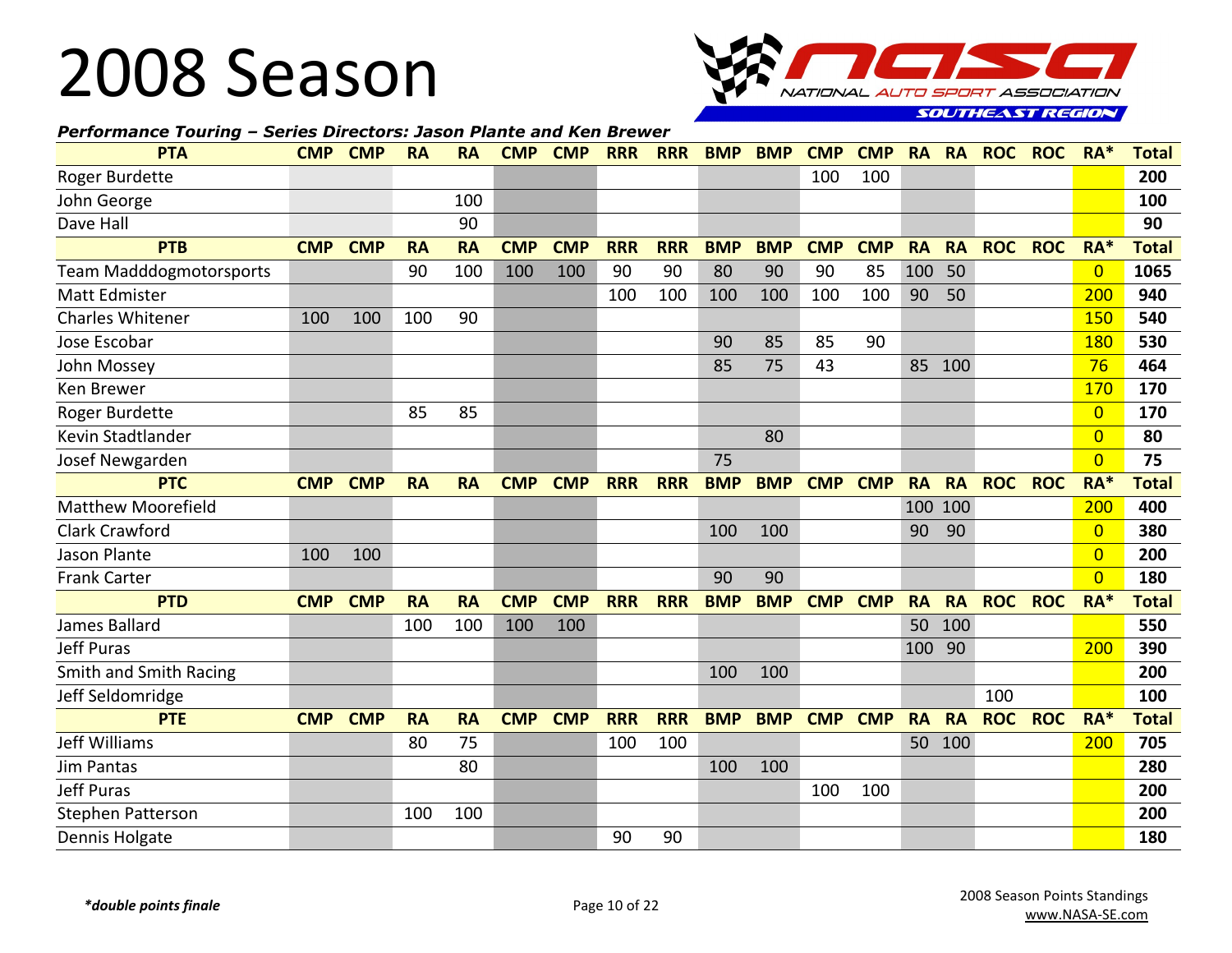| <b>Mark Stewart</b>   |                          | 90        | 90        |            |            |            |            |            |            |                |     |     |                   |    | 180          |
|-----------------------|--------------------------|-----------|-----------|------------|------------|------------|------------|------------|------------|----------------|-----|-----|-------------------|----|--------------|
| Kent Stewart          |                          | 85        | 85        |            |            |            |            |            |            |                |     |     |                   |    | 170          |
| <b>Howard Bennett</b> |                          |           |           |            |            |            |            |            |            |                |     | 100 |                   |    | 100          |
| Rob "Wally" Summers   |                          |           |           | 100        |            |            |            |            |            |                |     |     |                   |    | 100          |
|                       |                          |           |           |            |            |            |            |            |            |                |     |     |                   |    |              |
| <b>PTF</b>            | <b>CMP</b><br><b>CMP</b> | <b>RA</b> | <b>RA</b> | <b>CMP</b> | <b>CMP</b> | <b>RRR</b> | <b>RRR</b> | <b>BMP</b> | <b>BMP</b> | <b>CMP CMP</b> |     |     | RA RA ROC ROC RA* |    | <b>Total</b> |
| Dennis Holgate        |                          |           |           |            |            |            |            |            |            | 100            | 100 |     |                   |    | 200          |
| Tony Drum             |                          |           |           |            |            |            |            |            |            |                |     |     | 100               | 90 | 190          |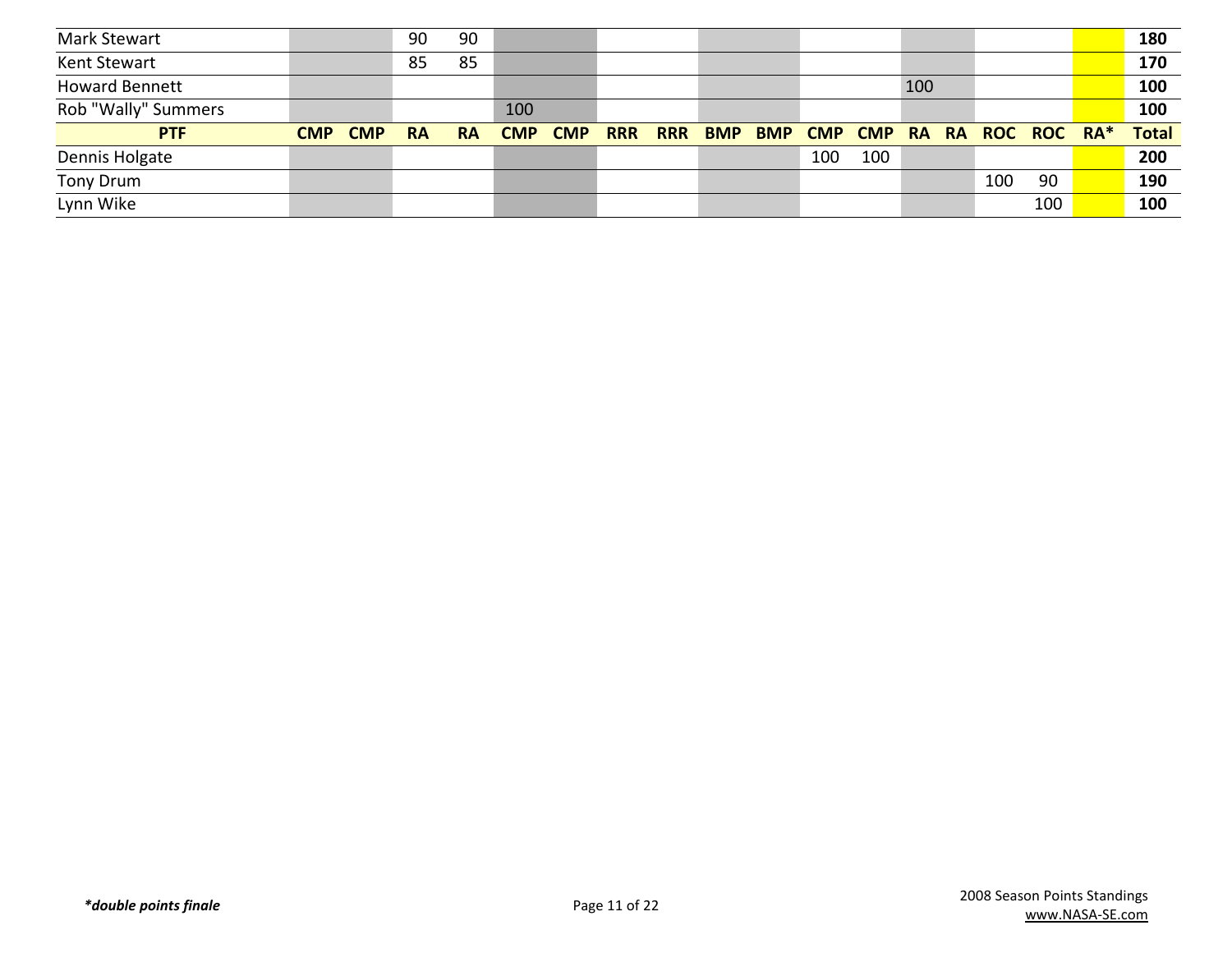

#### *Spec E30 – Series Directors: Chuck Taylor and David Cullen*

| SpecE30                     | <b>CMP</b> | <b>CMP</b> | <b>RA</b> | <b>RA</b> | <b>CMP</b> | <b>CMP</b> | <b>RRR</b> | <b>RRR</b> | <b>BMP</b> | <b>BMP</b> | <b>CMP</b> | <b>CMP</b> | <b>RA</b> | <b>RA</b> | <b>ROC</b> | <b>ROC</b> | $RA*$          | <b>Total</b> |
|-----------------------------|------------|------------|-----------|-----------|------------|------------|------------|------------|------------|------------|------------|------------|-----------|-----------|------------|------------|----------------|--------------|
| Skeen, Mike                 | 100        | 100        | 100       | 100       |            |            | 100        | 100        | 100        | 100        | 31         | 100        | 100       | 100       | 100        | 90         | 200            | 1521         |
| Patton, Robert              | 80         | 75         | 70        | 66        | 80         | 58         | 69         | 80         | 85         | 80         | 66         | 60         | 85        | 85        | 80         | 80         | <b>180</b>     | 1379         |
| Patton, Laura               | 68         | 67         | 68        | 61        | 68         | 62         | 64         | 63         | 70         | 75         | 67         | 63         | 67        | 67        | 69         | 66         | 132            | 1197         |
| Robinson, Jim               | 70         |            | 75        | 70        | 62         | 85         | 80         | 70         |            |            | 85         | 75         | 75        | 80        | 90         | 70         | 112            | 1099         |
| Coates, James               | 85         | 90         | 85        | 90        | 90         | 90         | 90         | 85         |            |            | 100        | 80         |           |           | 33         | 85         | $\overline{0}$ | 1003         |
| Geiger, Craig               | 63         | 68         | 62        | 75        | 75         | 75         | 68         | 53         |            |            |            |            | 80        | 70        | 66         | 67         | 138            | 960          |
| <b>Wilson, Travis</b>       | 75         | 80         | 80        | 80        |            |            | 70         | 69         |            |            | 90         | 85         |           | 90        | 85         | 100        | 56             | 960          |
| <b>Moses, Damion</b>        |            |            | 90        | 85        | 100        | 100        | 85         | 90         | 90         | 90         |            |            |           |           |            |            | 150            | 880          |
| <b>Taylor, Chuck</b>        | 69         | 70         | 65        | 62        | 65         | 70         | <b>DQ</b>  | 68         | 69         | 70         |            |            | 70        | 75        |            |            | 114            | 867          |
| <b>McMennamy, Scott</b>     |            | 65         | 63        | 60        | 63         | 65         | 63         | 57         |            |            | 68         | 69         | 66        | 66        |            |            | 122            | 827          |
| Switzer, Fred               | 66         | 63         | 64        | 58        | 67         | 61         | 57         | 56         |            |            | 64         | 64         |           |           |            |            | <b>118</b>     | 738          |
| Taylor, Al                  |            |            | 69        | 69        | 69         | 69         | 66         | 65         |            |            | 69         | 61         | 68        |           | 68         | 33         | $\overline{0}$ | 706          |
| Zawrotny, William           | 67         | 66         | 31        | 64        | 59         | 60         |            |            |            |            | 70         | 68         | 59        | 69        |            |            | $\overline{0}$ | 613          |
| Jones, Brian                |            |            |           |           | 61         | 68         | 67         | 58         |            |            | <b>DQ</b>  | 70         |           |           | 67         | 69         | 130            | 590          |
| Gress, Scott                | 65         | 62         |           |           | 60         | 59         |            | 55         |            |            | 65         | 65         | 63        | 65        |            |            | $\overline{0}$ | 559          |
| Pantas, Jim                 |            |            |           |           | 66         | 64         | 28         | 52         |            |            |            |            |           |           | 75         | 68         | 128            | 481          |
| Herrington, David           |            |            |           |           |            |            | 75         | 67         | 80         | 85         |            |            |           |           |            |            | <b>136</b>     | 443          |
| Stroup, Jon                 |            | 64         | 67        | 63        |            |            | 61         |            |            |            |            |            | 60        |           |            |            | 124            | 439          |
| Foushee, Stephen            | 32         |            | 31        | 59        | 70         | 63         | <b>DQ</b>  |            |            |            | 63         |            |           |           |            |            | 120            | 438          |
| Walsh, David                |            |            | 61        | 68        |            |            | 58         | 62         |            |            |            |            | 61        |           |            |            | 126            | 436          |
| <b>Thorton, Matt</b>        |            |            |           |           |            |            |            |            | 75         | 69         |            |            | 69        | 68        |            |            | 134            | 415          |
| Tripp, Joe                  |            |            |           |           |            |            |            | 51         |            |            | 61         | 66         | 65        | 63        | 65         | 33         | $\overline{0}$ | 404          |
| Canterbury, Steven          |            |            |           |           | 57         | 66         | <b>DQ</b>  | 61         |            |            | 75         | 67         |           |           |            |            | $\overline{0}$ | 326          |
| Smith, Keith                |            |            |           |           | 85         | 80         |            |            |            |            |            |            |           |           |            |            | 158            | 323          |
| Allen, Robert               |            |            |           |           |            |            | 65         | 64         |            |            | 80         | 90         |           |           |            |            | $\overline{0}$ | 299          |
| Hall, Thomas                | 64         | 69         |           |           |            |            | 62         | 59         |            |            |            |            |           |           |            |            | $\overline{0}$ | 254          |
| Nichols, Mark               |            |            | 66        | 65        | 64         | 57         |            |            |            |            |            |            |           |           |            |            | $\overline{0}$ | 252          |
| Levie, Jim                  |            |            |           |           |            |            |            |            |            |            | 62         | 62         |           |           |            |            | <b>116</b>     | 240          |
| <b>Goldthwaite, Carlton</b> |            |            |           |           |            |            | <b>DQ</b>  | 75         |            |            |            |            |           |           |            |            | 160            | 235          |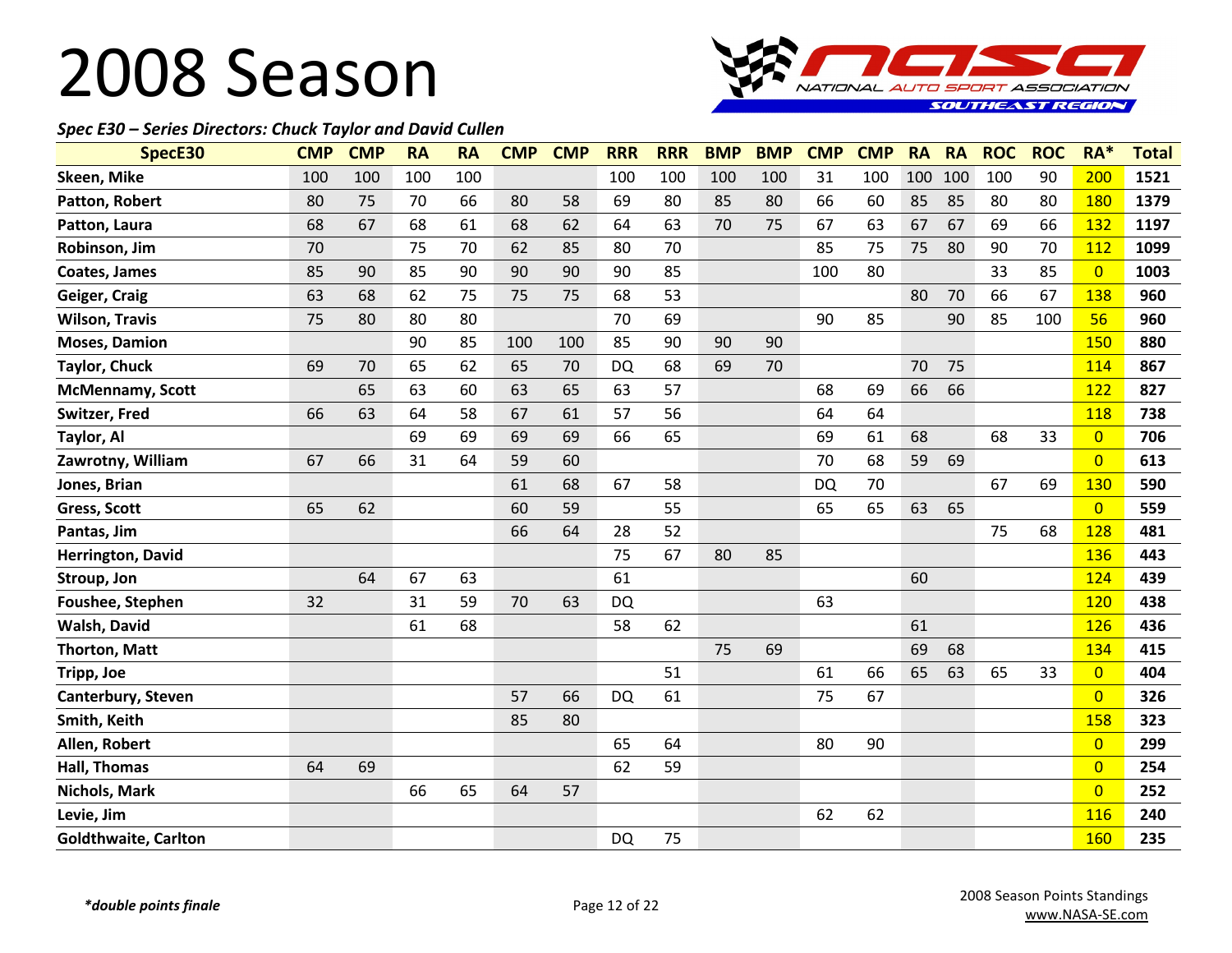| <b>Chrystler, Robert</b> |    |    |    |    | 58 | 67 |    |    |  | 62       |    |    | $\overline{0}$ | 187 |
|--------------------------|----|----|----|----|----|----|----|----|--|----------|----|----|----------------|-----|
| Berghausen, Sasha        |    |    | 31 | 57 |    |    | 28 | 60 |  |          |    |    | $\overline{0}$ | 176 |
| Davidson, Mike           | 90 | 85 |    |    |    |    |    |    |  |          |    |    | $\overline{0}$ | 175 |
| Hall, Victor             |    |    |    |    |    |    |    |    |  |          | 70 | 75 | $\overline{0}$ | 145 |
| Brewster, T.J.           |    |    |    |    |    |    |    |    |  | 64<br>64 |    |    | $\overline{0}$ | 128 |
| Lear, Scott              |    |    |    |    |    |    | 55 | 66 |  |          |    |    | $\overline{0}$ | 121 |
| Hall, Jeff               |    |    |    |    |    |    | 56 | 54 |  |          |    |    | $\overline{0}$ | 110 |
| Schwartz, Johan          |    |    |    |    |    |    |    |    |  | 90       |    |    | $\overline{0}$ | 90  |
| <b>Ugly Duck Racing</b>  |    |    |    | 67 |    |    |    |    |  |          |    |    | $\overline{0}$ | 67  |
| Stevens, Don             |    |    |    |    |    |    | 60 |    |  |          |    |    | $\overline{0}$ | 60  |
| Childress, Kelly         |    |    |    |    |    |    | 59 |    |  |          |    |    | $\overline{0}$ | 59  |
| Puras, Jeff              |    |    |    | 56 |    |    |    |    |  |          |    |    | $\overline{0}$ | 56  |
| Cullen, David            | 32 |    |    |    |    |    |    |    |  |          |    |    | $\overline{0}$ | 32  |
| Davidson, Ed             | 32 |    |    |    |    |    |    |    |  |          |    |    | $\overline{0}$ | 32  |
| <b>Summers, Rob</b>      |    |    | 31 |    |    |    |    |    |  |          |    |    | $\overline{0}$ | 31  |
|                          |    |    |    |    |    |    |    |    |  |          |    |    |                |     |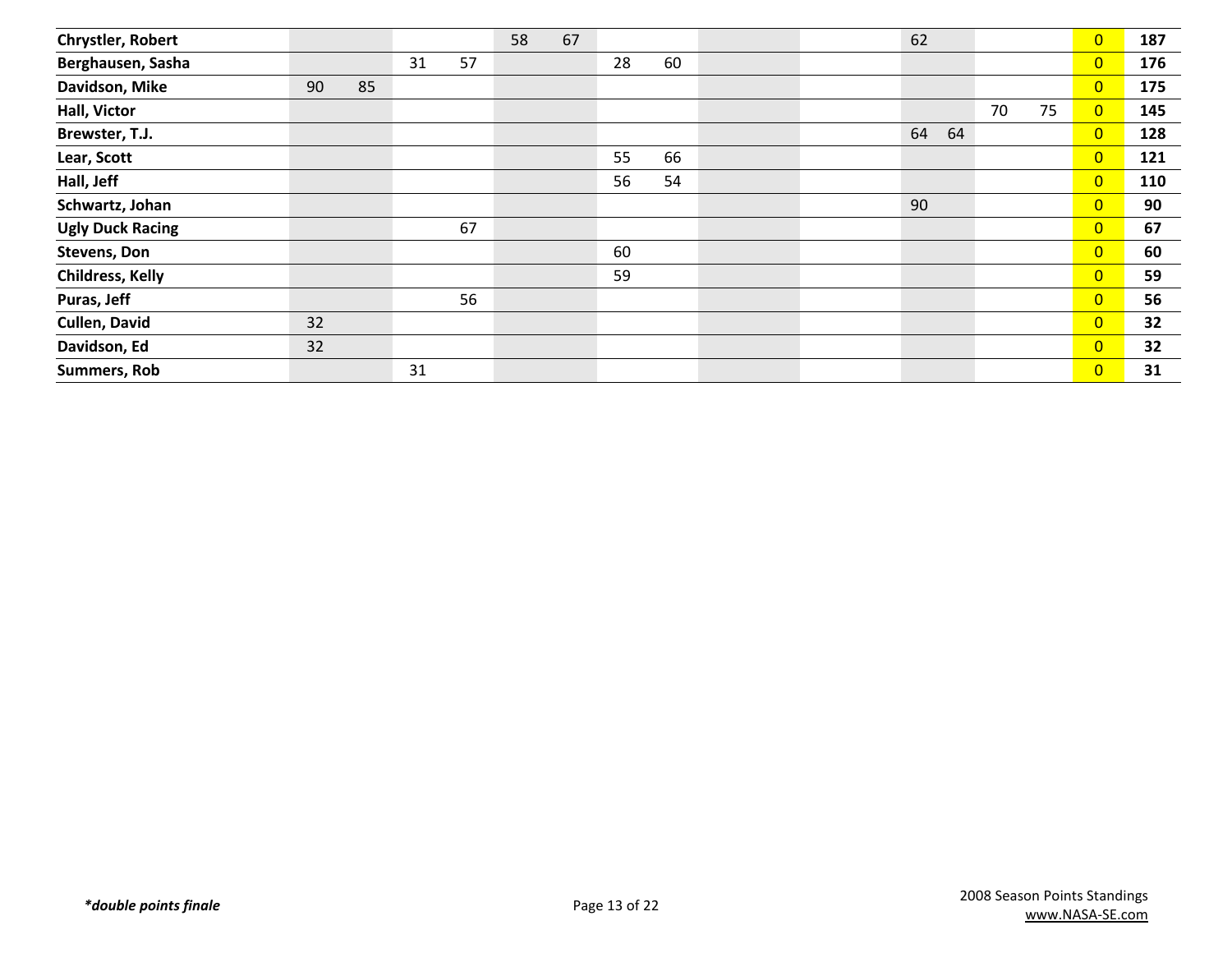

#### *Spec Miata – Series Director: Jason Holland*

| <b>SM</b>                 | <b>CMP</b> | <b>CMP</b> | <b>RA</b> | <b>RA</b> | <b>CMP</b> | <b>CMP</b> | <b>RRR</b> | <b>RRR</b> | <b>BMP</b> | <b>BMP</b> | <b>CMP</b> | <b>CMP</b> | <b>RA</b> | <b>RA</b> | <b>ROC</b> | <b>ROC</b> | RA* | <b>Total</b> |
|---------------------------|------------|------------|-----------|-----------|------------|------------|------------|------------|------------|------------|------------|------------|-----------|-----------|------------|------------|-----|--------------|
| <b>Jeffrey Walter</b>     |            |            | 68        | 69        | 101        | 101        | 101        | 90         | 70         | 80         | 85         | 90         | 68        | 100       |            |            |     | 1023         |
| <b>Jason Holland</b>      |            |            | 61        | 61        | 85         | 85         | 85         | 85         | 65         | 69         |            |            | 85        | 85        |            |            |     | 766          |
| <b>Bernard Peterson</b>   |            |            | 60        | 56        | 75         | 69         | 68         | 68         |            |            | 69         |            | 69        | 70        |            |            |     | 604          |
| <b>John Palazzolo</b>     | 80         | 80         |           |           | 69         | 75         |            |            | 59         | 63         | 68         | 70         |           |           |            |            |     | 564          |
| <b>Stephen Jones</b>      |            |            | 65        | 63        |            |            | 66         | 70         | 61         | 64         |            |            | 75        | 68        |            |            |     | 532          |
| <b>Chuck Jagoe</b>        |            |            |           |           | 68         | 80         | 75         | 75         |            |            | 70         | 75         |           |           |            |            |     | 443          |
| <b>Michael Moulton</b>    |            |            | 64        | 57        | 80         | 70         |            |            |            |            |            |            | 70        | 69        |            |            |     | 410          |
| <b>Mark Pombo</b>         |            |            | 85        | 100       |            |            |            |            |            |            | 101        | 101        |           |           |            |            |     | 387          |
| <b>Sam Barnett</b>        |            |            |           |           | 90         | 90         |            |            |            |            | 90         | 85         |           |           |            |            |     | 355          |
| <b>Jim Drago</b>          |            |            | 70        | 90        |            |            |            |            | 90         | 90         |            |            |           |           |            |            |     | 340          |
| <b>Craig Heyl</b>         |            |            | 62        | 64        |            |            | 70         | 80         | 60         |            |            |            |           |           |            |            |     | 336          |
| <b>Patrick Sandlin</b>    |            |            | 69        | 75        |            |            |            |            | 85         | 100        |            |            |           |           |            |            |     | 329          |
| <b>Cliff Brown</b>        |            |            | 100       | 70        |            |            |            |            | 68         | 70         |            |            |           |           |            |            |     | 308          |
| <b>Stephen Devinney</b>   |            |            | 59        | 68        |            |            |            |            |            |            | 80         | 80         |           |           |            |            |     | 287          |
| <b>Gary Giles</b>         |            |            |           |           |            |            | 80         | 67         | 67         | 68         |            |            |           |           |            |            |     | 282          |
| <b>Michael Hartberger</b> |            |            |           |           |            |            |            |            | 75         | 62         | 75         | 68         |           |           |            |            |     | 280          |
| <b>Mark Newcomer</b>      |            |            | 57        | 65        |            |            |            |            |            |            |            |            | 75        | 80        |            |            |     | 277          |
| <b>Stanley Brock</b>      |            |            | 66        | 62        |            |            |            |            | 69         | 75         |            |            |           |           |            |            |     | 272          |
| <b>George Cornell</b>     |            |            |           | 55        | 70         | 68         | 67         |            |            |            |            |            |           |           |            |            |     | 260          |
| <b>James Ryals</b>        |            |            | 58        | 67        |            |            |            |            | 63         | 67         |            |            |           |           |            |            |     | 255          |
| <b>Danny Steyn</b>        |            |            |           | 54        |            |            |            |            | 101        | 86         |            |            |           |           |            |            |     | 241          |
| <b>Tom Fowler</b>         |            |            | 80        | 80        |            |            |            |            | 80         |            |            |            |           |           |            |            |     | 240          |
| <b>Peter Bogart</b>       |            |            |           |           |            |            |            | 66         |            |            | 67         | 69         |           |           |            |            |     | 202          |
| <b>Mike Rossini</b>       | 101        | 100        |           |           |            |            |            |            |            |            |            |            |           |           |            |            |     | 201          |
| <b>John Adamczyk</b>      |            |            |           |           |            |            | 90         | 101        |            |            |            |            |           |           |            |            |     | 191          |
| <b>Todd Lamb</b>          |            |            | 91        | 86        |            |            |            |            |            |            |            |            |           |           |            |            |     | 177          |
| <b>Johann Shwartz</b>     | 85         | 91         |           |           |            |            |            |            |            |            |            |            |           |           |            |            |     | 176          |
| <b>Bob Hill</b>           | 90         | 85         |           |           |            |            |            |            |            |            |            |            |           |           |            |            |     | 175          |
| <b>Giuseppe Evola</b>     |            |            |           |           |            |            | 69         | 69         |            |            |            |            |           |           |            |            |     | 138          |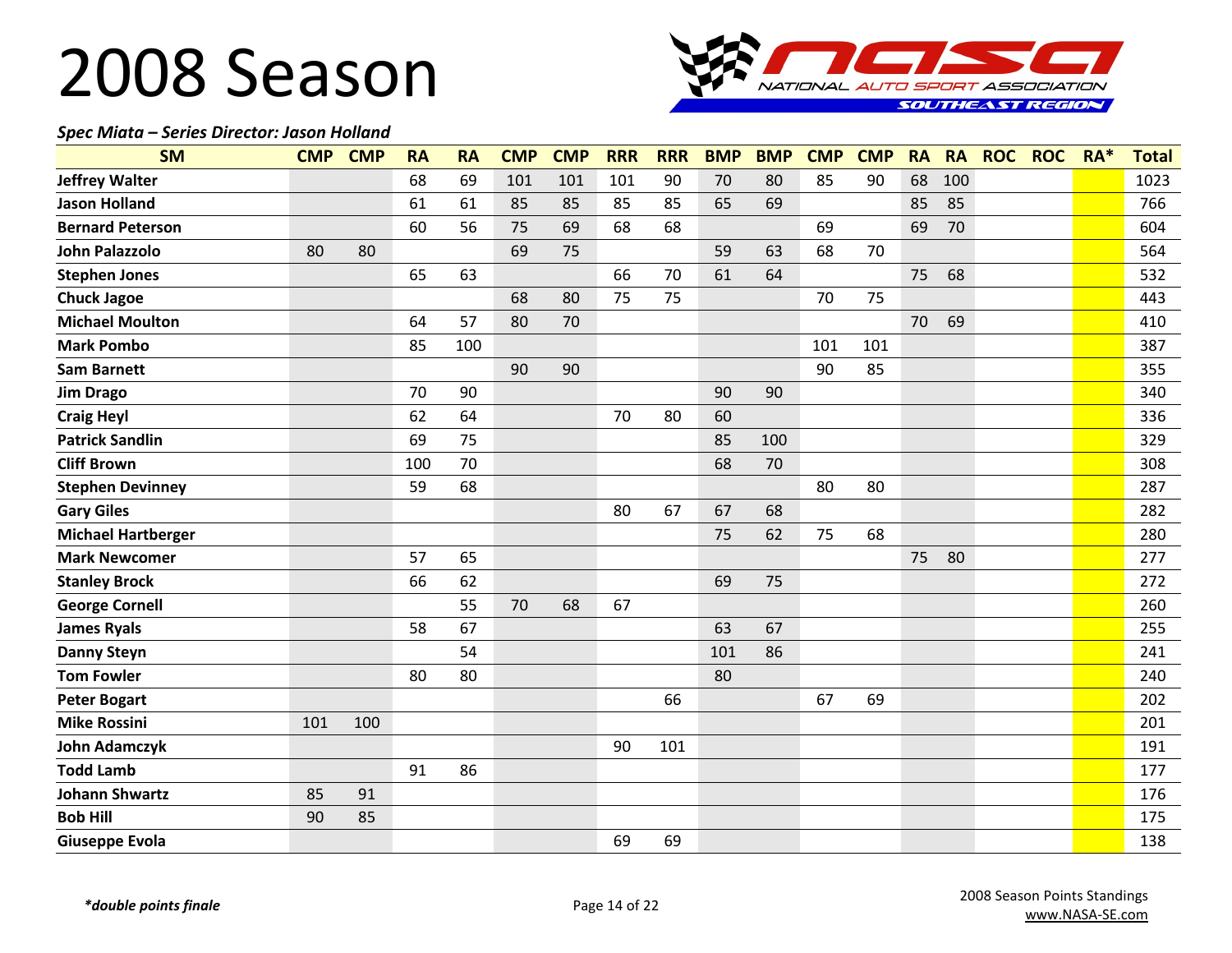| <b>Matt Pombo</b>                  | 75<br>59 |  |    |    |  |  | 134 |
|------------------------------------|----------|--|----|----|--|--|-----|
| <b>David Spencer</b>               | 67<br>66 |  |    |    |  |  | 133 |
| <b>Philip Safriet</b>              |          |  | 64 | 66 |  |  | 130 |
| <b>Bill Stewart</b>                |          |  | 62 | 61 |  |  | 123 |
| <b>Jim Black</b>                   | 58<br>63 |  |    |    |  |  | 121 |
| <b>Thomas Neel</b>                 |          |  | 66 |    |  |  | 66  |
| <b>Jeff Brugger</b>                |          |  |    | 65 |  |  | 65  |
| <b>Nick Pickell</b>                | 60       |  |    |    |  |  | 60  |
| <b>Richard Burke</b>               | 54       |  |    |    |  |  | 54  |
| $\sim$ $\sim$ $\sim$ $\sim$ $\sim$ |          |  |    |    |  |  |     |

**Jeremy Romito**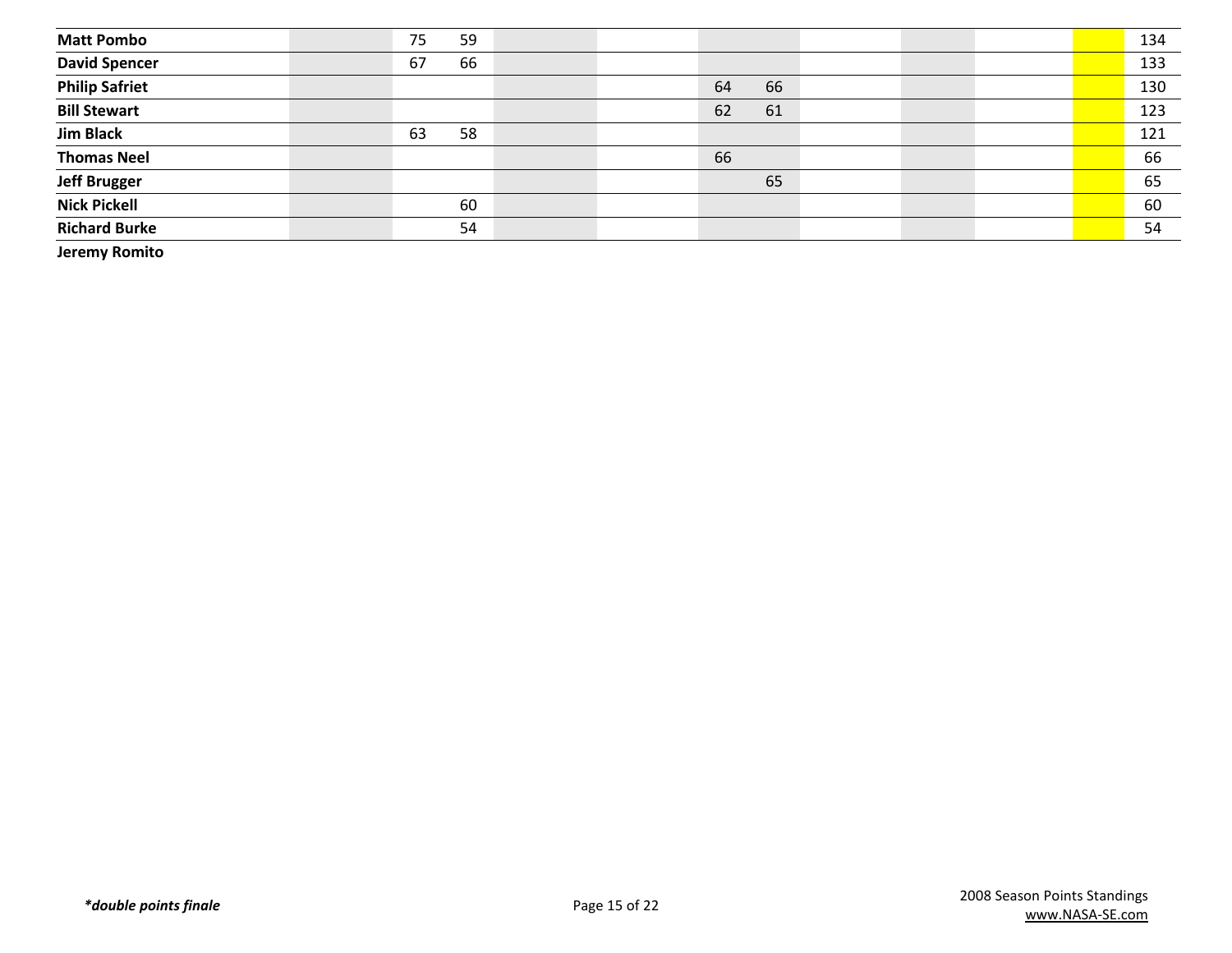

#### *Super Touring / Super Unlimited – Series Director: Randy Suddreth*

| $ST-1$                | <b>CMP</b> | <b>CMP</b> | <b>RA</b> | <b>RA</b> | <b>CMP</b> | <b>CMP</b> | <b>RRR</b> | <b>RRR</b> | <b>BMP</b> | <b>BMP</b> | <b>CMP</b> | <b>CMP</b> | <b>RA</b> | <b>RA</b> | <b>ROC</b> | <b>ROC</b> | RA*            | <b>Total</b> |
|-----------------------|------------|------------|-----------|-----------|------------|------------|------------|------------|------------|------------|------------|------------|-----------|-----------|------------|------------|----------------|--------------|
| Mayer, Bob            |            |            |           | 90        |            |            | 100        | 100        |            |            |            |            | 100       | 100       |            |            | 200            | 690          |
| Lewis, Ed             |            |            |           | 80        |            |            | 90         | 90         |            |            |            |            | 90        | 90        |            |            | 180            | 620          |
| Leopard, Rob          |            |            |           |           |            |            |            |            | 100        | 100        |            |            | 85        | 85        |            |            |                | 370          |
| <b>Gelston, Craig</b> |            |            | 100       | 100       |            |            |            |            |            |            |            |            |           |           |            |            |                | 200          |
| Haskell, Johnny       |            |            |           |           |            |            |            |            |            |            |            |            |           |           | 100        | 100        |                | 200          |
| Solley, Michael       |            |            |           |           |            |            |            |            | 90         | 90         |            |            |           |           |            |            |                | 180          |
| Rinta-Koski, Heiki    |            |            | 90        | 85        |            |            |            |            |            |            |            |            |           |           |            |            |                | 175          |
| Barr, David           |            |            |           |           |            |            |            |            | 85         | 85         |            |            |           |           |            |            |                | 170          |
| $ST-2$                | <b>CMP</b> | <b>CMP</b> | <b>RA</b> | <b>RA</b> | <b>CMP</b> | <b>CMP</b> | <b>RRR</b> | <b>RRR</b> | <b>BMP</b> | <b>BMP</b> | <b>CMP</b> | <b>CMP</b> | <b>RA</b> | <b>RA</b> | <b>ROC</b> | <b>ROC</b> | RA*            | <b>Total</b> |
| Lutz, Robert          | 90         | 85         |           | 75        | 85         | 43         | 90         | 100        | 90         | 90         | 90         | 90         | 80        | 85        | 100        |            | 200            | 1393         |
| Johnson, Tony         | 85         | 90         | 80        |           |            |            | 100        | 85         | 85         |            | 100        | 100        | 85        | 80        |            |            | 170            | 1060         |
| Austin, Jody          | 100        | 100        |           | 69        |            | 100        | 85         | 90         | 80         |            | 95         |            |           |           |            |            | 180            | 899          |
| Gray, Michael         | 80         | 80         | 75        | 80        | 90         | 85         |            |            |            |            |            |            |           |           |            |            | $\overline{0}$ | 490          |
| Wilson, Stan          |            |            |           |           |            |            |            |            | 100        | 100        |            |            | 100       | 100       |            |            | $\overline{0}$ | 400          |
| <b>Barnett, Mikah</b> |            |            | 90        | 90        |            |            |            |            |            |            |            |            | 90        | 90        |            |            | $\overline{0}$ | 360          |
| McCombs, Mac          |            |            |           |           |            |            |            |            |            |            |            |            | 75        | 75        |            |            | 160            | 310          |
| Pintaric, David       |            |            | 100       | 100       |            |            |            |            |            |            |            |            |           |           |            |            | $\overline{0}$ | 200          |
| Peterson, Scott       |            |            |           |           | 100        | 90         |            |            |            |            |            |            |           |           |            |            | $\overline{0}$ | 190          |
| Walsh, David          |            |            | 85        | 70        |            |            |            |            |            |            |            |            |           |           |            |            | $\overline{0}$ | 155          |
| Puras, Jeff           |            |            |           |           |            |            | 80         | 43         |            |            |            |            |           |           |            |            | $\overline{0}$ | 123          |
| <b>Ed Gelston</b>     |            |            |           | 85        |            |            |            |            |            |            |            |            |           |           |            |            | $\Omega$       | 85           |
| SU                    | <b>CMP</b> | <b>CMP</b> | <b>RA</b> | <b>RA</b> | <b>CMP</b> | <b>CMP</b> | <b>RRR</b> | <b>RRR</b> | <b>BMP</b> | <b>BMP</b> | <b>CMP</b> | <b>CMP</b> | <b>RA</b> | <b>RA</b> | <b>ROC</b> | <b>ROC</b> | RA*            | <b>Total</b> |
| Suddreth, Randy       | 100        | 100        | 90        | 90        |            | 85         |            |            | 90         |            | 100        | 100        |           |           |            |            |                | 755          |
| Cox, Reese            |            |            | 100       | 100       |            |            |            |            | 100        | 100        |            |            |           |           |            |            | 170            | 570          |
| <b>Starr, Mark</b>    |            |            |           |           |            | 90         |            |            | 85         | 90         |            |            |           |           |            |            |                | 265          |
| Bieker, Galen         |            |            |           |           |            |            |            |            |            |            |            |            |           | 100 100   |            |            |                | 200          |
| Kriger, Blake         |            |            |           |           |            |            |            |            |            |            |            |            | 90        | 90        |            |            |                | 180          |
| Haskell, Johnny       | 80         | 90         |           |           |            |            |            |            |            |            |            |            |           |           |            |            |                | 170          |
| Sullivan, Joe         |            |            |           |           |            |            |            |            |            |            |            |            | 85        | 85        |            |            |                | 170          |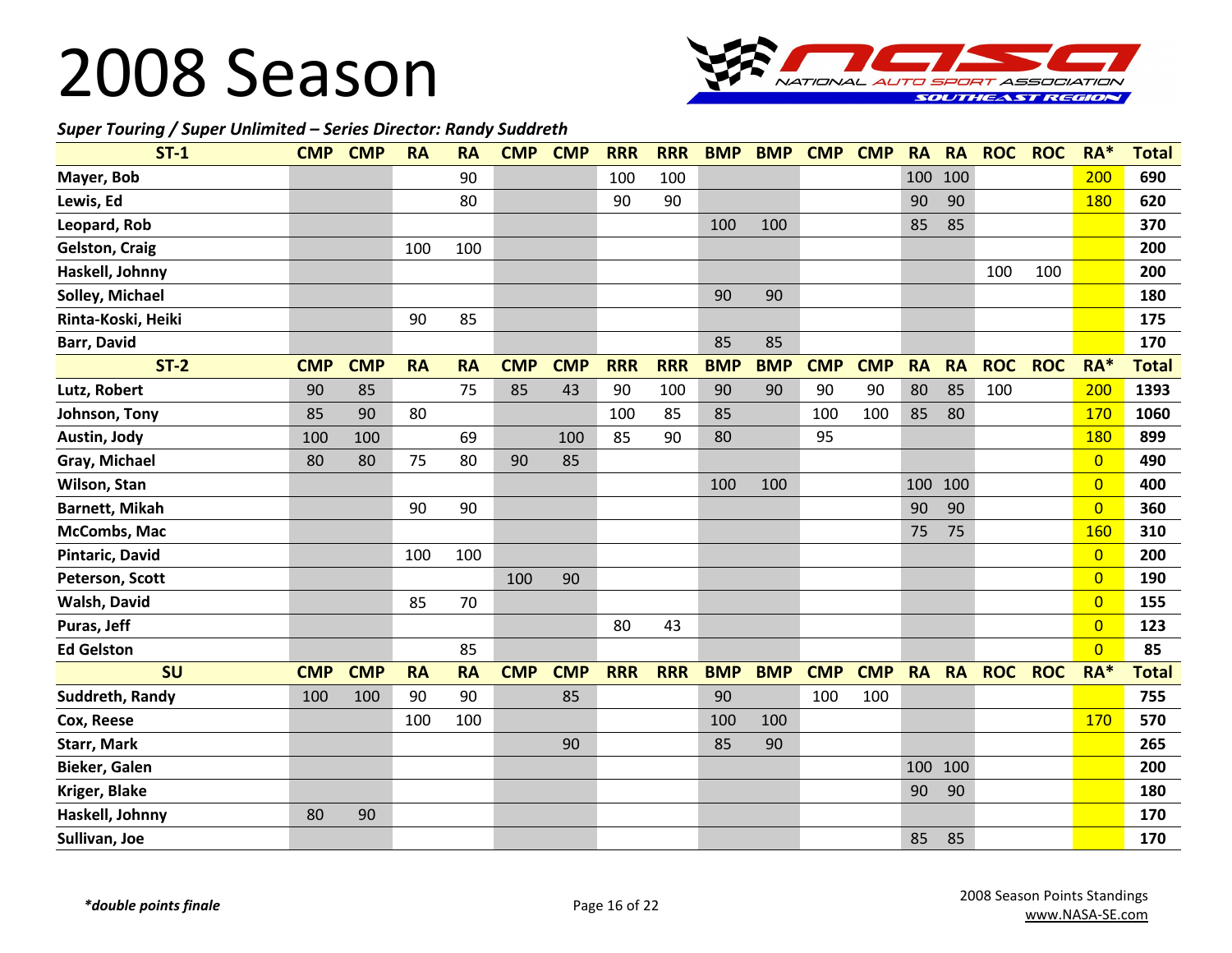| Hall, Rob            |    | 100 |     |  |  | 100 |
|----------------------|----|-----|-----|--|--|-----|
| <b>Smith, Andrew</b> |    |     | 100 |  |  | 100 |
| Peterson, Scott      | 90 |     |     |  |  | 90  |
| Jones, Jack          |    | 43  |     |  |  | -43 |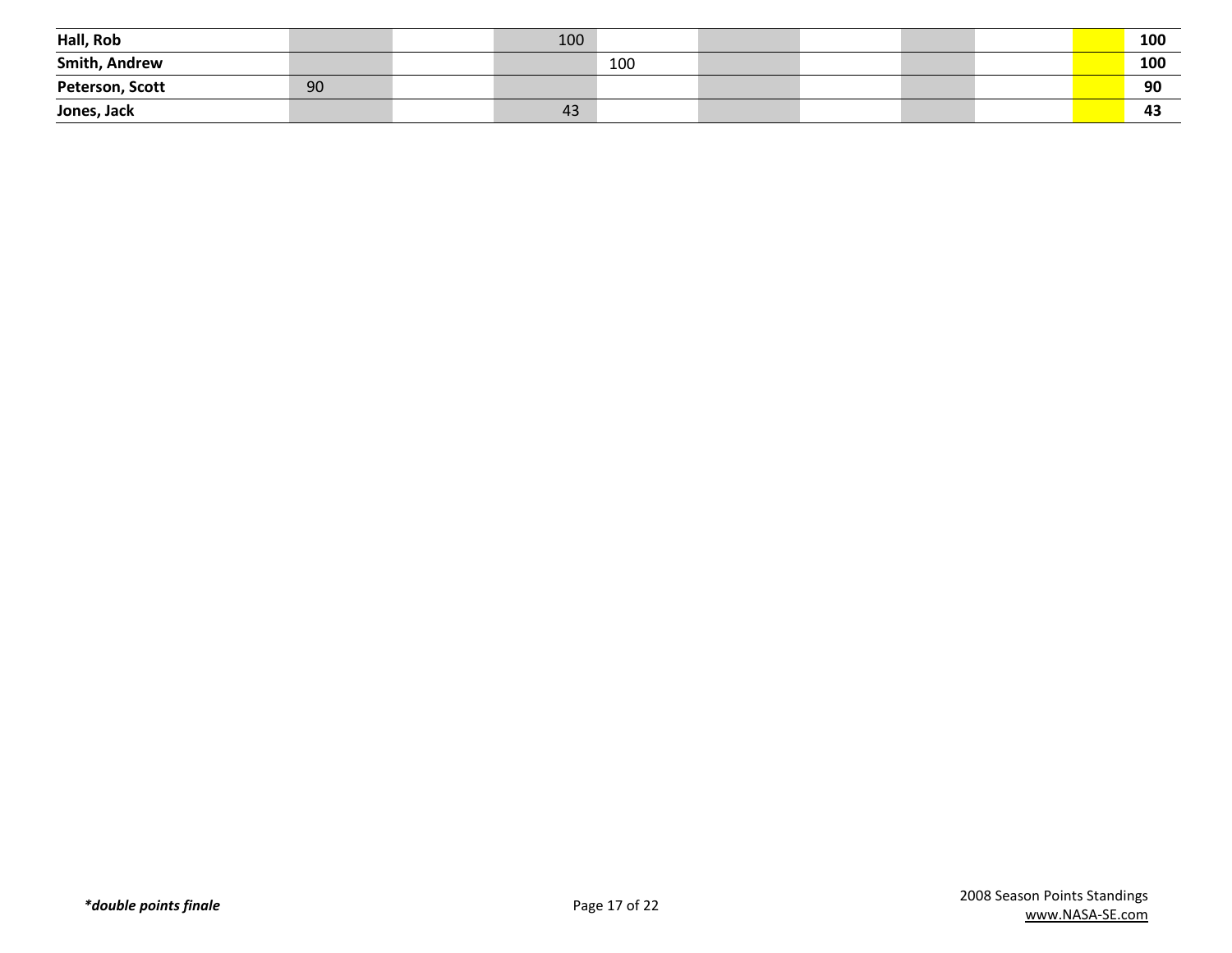

#### *Time Trials – Series Directors: Jeff England and Ken Brewer*

| <b>TTR</b>             | <b>CMP</b> | <b>CMP</b> | <b>RA</b> | <b>RA</b> | <b>CMP</b> | <b>CMP</b> | <b>RRR</b> | <b>RRR</b> | <b>BMP</b> | <b>BMP</b> | <b>CMP</b> | <b>CMP</b> | <b>RA</b> | <b>RA</b> | <b>ROC</b> | <b>ROC</b> | RA*   | <b>Total</b> |
|------------------------|------------|------------|-----------|-----------|------------|------------|------------|------------|------------|------------|------------|------------|-----------|-----------|------------|------------|-------|--------------|
| <b>Toby Milne</b>      |            |            |           |           |            | 100        | 90         | 90         | 100        | 100        | 90         | 90         | 60        | 55        | 100        | 100        |       | 975          |
| <b>Rob Morrison</b>    |            |            | 100       | 100       |            |            | 100        | 100        |            |            |            |            | 75        | 60        |            |            |       | 535          |
| <b>Rich Shafer</b>     |            |            |           |           |            | 90         |            |            |            |            | 100        | 100        |           |           |            |            | 140   | 430          |
| <b>Dwight Gregory</b>  |            |            |           | 85        |            |            |            |            | 90         | 90         |            |            |           |           |            |            | 150   | 415          |
| <b>Galen Bieker</b>    |            |            |           |           |            |            |            |            |            |            |            |            | 100       | 90        |            |            |       | 190          |
| <b>Brent Morris</b>    |            |            | 90        | 90        |            |            |            |            |            |            |            |            |           |           |            |            |       | 180          |
| <b>Chris Rado</b>      |            |            |           |           |            |            |            |            |            |            |            |            | 90        | 85        |            |            |       | 175          |
| <b>David Leonard</b>   |            |            |           |           |            |            |            |            |            |            |            |            | 85        | 75        |            |            |       | 160          |
| <b>Tom Leonard</b>     |            |            |           |           |            |            |            |            |            |            |            |            | 70        | 80        |            |            |       | 150          |
| <b>Ryan Gates</b>      |            |            |           |           |            |            |            |            |            |            |            |            | 80        | 65        |            |            |       | 145          |
| <b>Kevin Boulton</b>   |            |            |           |           |            |            |            |            |            |            |            |            | 65        | 70        |            |            |       | 135          |
| <b>Reese Cox</b>       |            |            |           |           |            |            |            |            |            |            |            |            |           | 100       |            |            |       | 100          |
| <b>TTU</b>             | <b>CMP</b> | <b>CMP</b> | <b>RA</b> | <b>RA</b> | <b>CMP</b> | <b>CMP</b> | <b>RRR</b> | <b>RRR</b> | <b>BMP</b> | <b>BMP</b> | <b>CMP</b> | <b>CMP</b> | <b>RA</b> | <b>RA</b> | <b>ROC</b> | <b>ROC</b> | $RA*$ | <b>Total</b> |
| <b>Paul Whittle</b>    |            |            | 85        | 85        | 80         | 80         |            |            | 55         | 70         |            |            | 80        | 85        |            |            |       | 620          |
| <b>Ed White</b>        |            |            |           |           | 90         | 100        |            |            | 90         | 85         |            |            | 100       |           |            |            |       | 465          |
| <b>Reese Cox</b>       |            |            | 100       | 100       |            |            |            |            | 100        | 100        |            |            |           |           |            |            |       | 400          |
| <b>Forrest Bowen</b>   |            |            |           |           | 100        | 90         | 100        |            |            |            |            |            |           |           |            |            |       | 290          |
| <b>Micheal Manning</b> |            |            |           |           | 85         | 85         | 75         |            |            |            |            |            |           |           |            |            |       | 245          |
| <b>Keith Jones</b>     |            |            |           |           |            |            | 90         | 100        |            |            |            |            |           |           |            |            |       | 190          |
| <b>Bart Miller</b>     |            |            |           |           |            |            |            |            |            |            |            |            | 85        | 100       |            |            |       | 185          |
| <b>David Norton</b>    |            |            |           |           |            |            |            |            |            |            |            |            | 90        | 90        |            |            |       | 180          |
| <b>Dennis Brunton</b>  |            |            | 90        | 90        |            |            |            |            |            |            |            |            |           |           |            |            |       | 180          |
| <b>David Leonard</b>   |            |            |           |           |            |            |            |            | 85         | 90         |            |            |           |           |            |            |       | 175          |
| <b>Eric Wirgin</b>     |            |            |           |           |            |            | 85         | 90         |            |            |            |            |           |           |            |            |       | 175          |
| <b>Ted DeVit</b>       |            |            |           |           |            |            | 80         | 85         |            |            |            |            |           |           |            |            |       | 165          |
| Heikki Rinta-Koski     |            |            |           |           |            |            |            |            | 80         | 75         |            |            |           |           |            |            |       | 155          |
| <b>Tom Leonard</b>     |            |            |           |           |            |            |            |            | 70         | 80         |            |            |           |           |            |            |       | 150          |
| <b>Scott Siegel</b>    |            |            |           |           |            |            |            |            | 65         | 65         |            |            |           |           |            |            |       | 130          |
| <b>Donald Norby</b>    |            |            |           |           |            |            |            |            | 50         | 60         |            |            |           |           |            |            |       | 110          |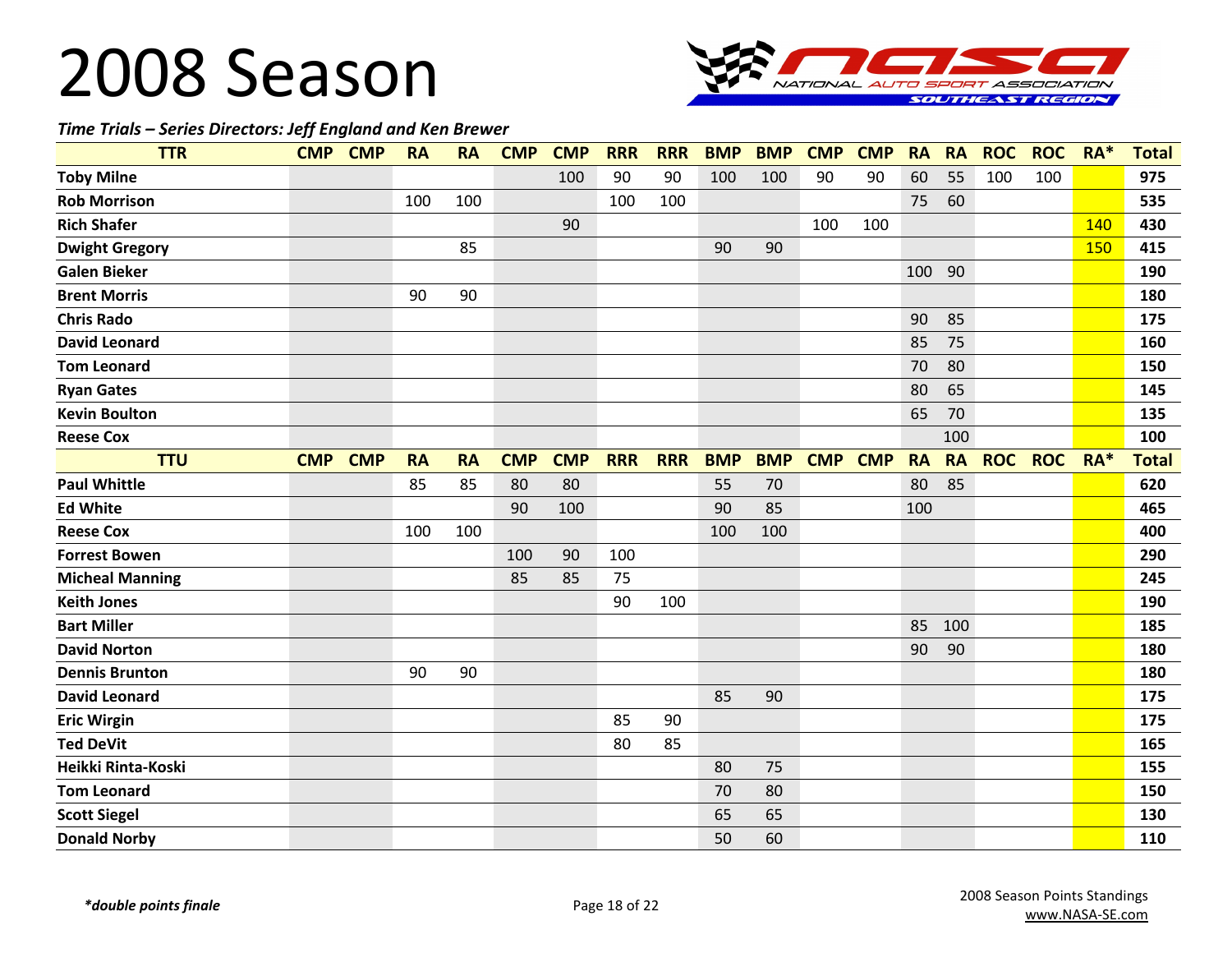| <b>Jack Beaulieu</b>       |            | 100        |           |           |            |            |            |            |            |            |            |            |           |           |            |            |            | 100          |
|----------------------------|------------|------------|-----------|-----------|------------|------------|------------|------------|------------|------------|------------|------------|-----------|-----------|------------|------------|------------|--------------|
|                            |            |            |           |           |            |            |            |            |            |            |            |            |           |           |            |            |            |              |
| <b>Tres Childs</b>         |            |            |           |           |            |            |            |            |            |            |            | 100        |           |           |            |            |            | 100          |
| <b>Wally Crawford</b>      |            |            |           |           |            |            |            |            |            |            | 100        |            |           |           |            |            |            | 100          |
| <b>Terry Merritt</b>       |            |            |           |           |            |            |            |            |            |            |            |            |           |           |            | 100        |            | 100          |
| <b>David Seybold</b>       |            |            |           |           |            |            |            |            |            |            |            |            |           | 80        |            |            |            | 80           |
| <b>Tom Barnett</b>         |            |            |           |           |            |            |            |            | 60         |            |            |            |           |           |            |            |            | 60           |
| <b>TTS</b>                 | <b>CMP</b> | <b>CMP</b> | <b>RA</b> | <b>RA</b> | <b>CMP</b> | <b>CMP</b> | <b>RRR</b> | <b>RRR</b> | <b>BMP</b> | <b>BMP</b> | <b>CMP</b> | <b>CMP</b> | <b>RA</b> | <b>RA</b> | <b>ROC</b> | <b>ROC</b> | RA*        | <b>Total</b> |
| <b>James Ray</b>           | 85         | 90         | 85        | 90        |            |            | 80         | 85         | 90         | 90         | 90         | 90         | 80        | 75        | 100        | 100        | 200        | 1430         |
| <b>Douglas Wind</b>        | 100        | 85         | 90        | 85        |            |            |            |            | 100        | 100        |            |            | 85        | 80        |            |            |            | 725          |
| <b>Jared McGillicuddy</b>  |            |            | 100       | 100       |            |            | 100        | 100        |            |            |            |            | 100       | 100       |            |            |            | 600          |
| <b>Micheal Werner</b>      |            |            | 75        | 80        |            |            | 90         | 90         |            |            |            |            | 70        | 65        |            |            |            | 470          |
| <b>Clay Gregory</b>        |            |            |           | 65        |            |            |            |            | 85         | 85         |            |            |           |           |            |            |            | 235          |
| <b>Michael Keena-Levin</b> |            |            |           |           |            |            |            |            |            |            | 100        | 100        |           |           |            |            |            | 200          |
| <b>Thomas Lyman</b>        | 80         | 100        |           |           |            |            |            |            |            |            |            |            |           |           |            |            |            | 180          |
| <b>William Taylor</b>      |            |            |           |           |            |            |            |            |            |            |            |            | 90        | 85        |            |            |            | 175          |
| <b>James Elterman</b>      |            |            |           |           |            |            |            |            |            |            |            |            | 75        | 90        |            |            |            | 165          |
| <b>Manny Platis</b>        |            |            | 80        | 70        |            |            |            |            |            |            |            |            |           |           |            |            |            | 150          |
| <b>Tim Fortney</b>         |            |            | 70        | 75        |            |            |            |            |            |            |            |            |           |           |            |            |            | 145          |
| <b>Tres Childs</b>         |            |            |           |           |            |            |            |            |            |            |            |            | 65        | 70        |            |            |            | 135          |
| <b>Matt Ford</b>           |            |            |           |           |            |            |            |            |            |            |            |            | 60        | 65        |            |            |            | 125          |
| <b>Steven Rankins</b>      |            |            |           |           |            |            |            |            |            |            |            |            | 50        | 55        |            |            |            | 105          |
| <b>Jon Krolewicz</b>       |            |            |           |           |            |            |            |            |            |            |            |            | 45        | 50        |            |            |            | 95           |
| <b>Robert Lutz</b>         | 90         |            |           |           |            |            |            |            |            |            |            |            |           |           |            |            |            | 90           |
| <b>Mark King</b>           |            |            |           |           |            |            | 85         |            |            |            |            |            |           |           |            |            |            | 85           |
| <b>Stephen Catena</b>      |            |            |           |           |            |            |            |            |            |            |            |            | 55        |           |            |            |            | 55           |
| <b>TTA</b>                 | <b>CMP</b> | <b>CMP</b> | <b>RA</b> | <b>RA</b> | <b>CMP</b> | <b>CMP</b> | <b>RRR</b> | <b>RRR</b> | <b>BMP</b> | <b>BMP</b> | <b>CMP</b> | <b>CMP</b> | <b>RA</b> | <b>RA</b> | <b>ROC</b> | <b>ROC</b> | RA*        | <b>Total</b> |
| <b>Team England</b>        | 100        | 100        | 85        | 100       | 90         | 85         | 100        | 100        | 90         | 100        | 100        | 100        | 90        |           | 90         | 90         | 170        | 1590         |
| <b>Patrick Dowd</b>        | 85         | 85         | 100       | 85        |            |            | 90         | 90         |            |            | 90         | 90         | 100       | 90        | 100        | 100        | 200        | 1305         |
| <b>Michael Keena-Levin</b> | 65         | 70         |           |           | 100        | 90         |            |            | 70         | 75         |            |            | 80        | 80        |            |            | <b>140</b> | 770          |
| <b>James Edwards</b>       |            |            |           |           |            |            | 80         | 80         |            |            | 85         | 85         |           |           | 85         | 85         |            | 500          |
| <b>David Bailey</b>        | 75         | 80         | 75        | 60        |            |            |            |            |            |            |            |            |           |           |            |            | 160        | 450          |
| <b>William Jesser</b>      |            |            |           | 65        |            |            | 85         |            |            |            | 80         |            |           |           |            |            | 150        | 380          |
| <b>Jackson Allen</b>       | 70         | 75         |           | 55        |            |            | 80         | 85         |            |            |            |            |           |           |            |            |            | 365          |
| Jason Ireland              |            |            |           |           |            |            |            |            | 80         | 90         |            |            |           |           |            |            | <b>180</b> | 350          |
| <b>Robert Boyette</b>      |            |            |           |           |            |            |            |            | 65         | 65         |            |            | 85        | 85        |            |            |            | 300          |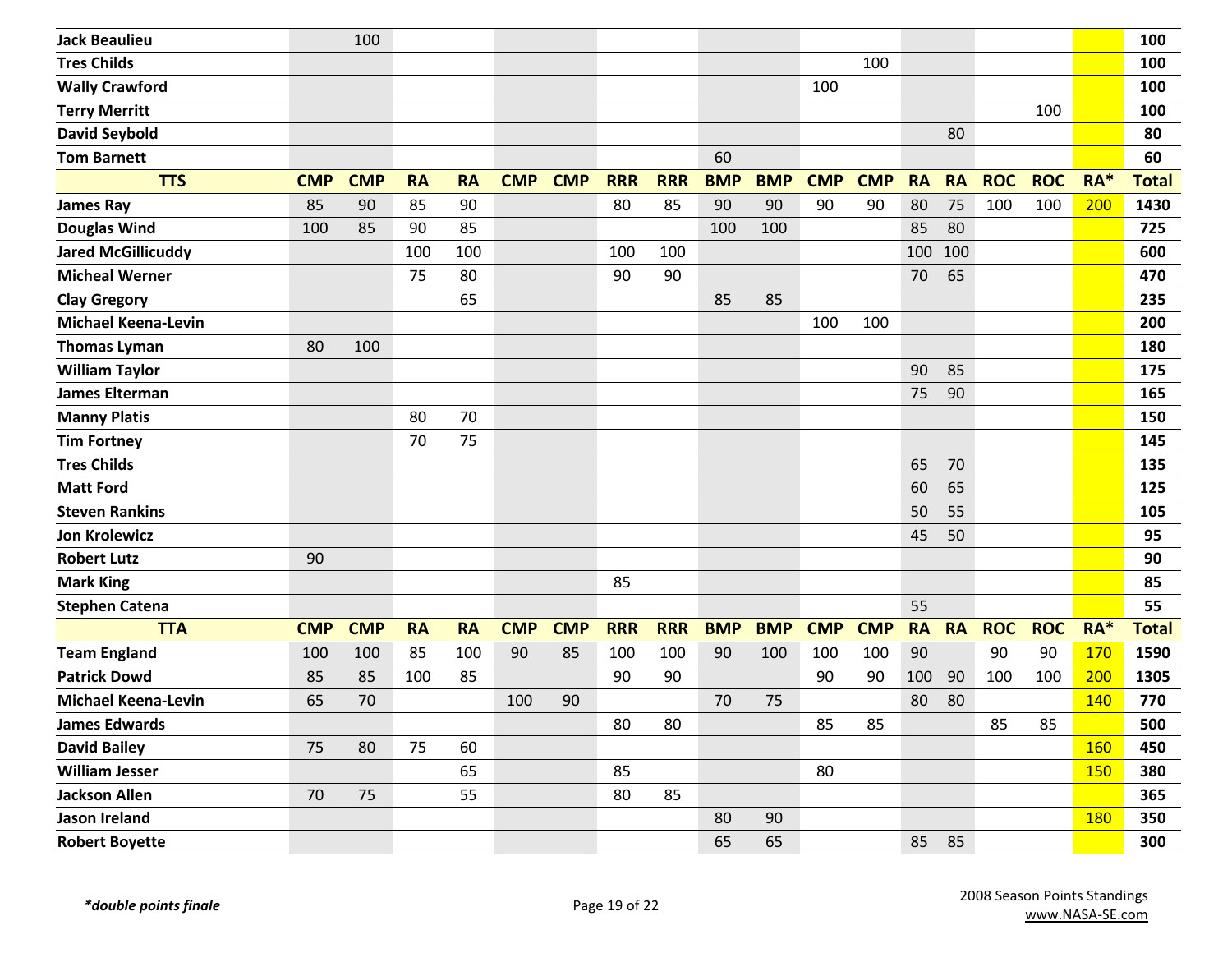| <b>Tim Marcinek</b>         |            |            |           |           |            |            |            |            | 100        | 85         |            |            |           | 100       |            |            |            | 285          |
|-----------------------------|------------|------------|-----------|-----------|------------|------------|------------|------------|------------|------------|------------|------------|-----------|-----------|------------|------------|------------|--------------|
| <b>Bill Michaluk</b>        | 90         | 90         |           |           |            |            |            |            |            |            |            |            |           |           |            |            |            | 180          |
| <b>Christopher Mahaffey</b> |            |            |           |           |            |            |            |            | 85         | 80         |            |            |           |           |            |            |            | 165          |
| <b>Larry Mendez</b>         |            |            | 90        | 75        |            |            |            |            |            |            |            |            |           |           |            |            |            | 165          |
| <b>Jay Schoolmeesters</b>   |            |            | 80        | 80        |            |            |            |            |            |            |            |            |           |           |            |            |            | 160          |
| <b>Eric Hedburg</b>         |            |            |           |           |            |            |            |            | 75         | 70         |            |            |           |           |            |            |            | 145          |
| <b>Robert Gray</b>          |            |            |           |           |            |            |            |            | 60         | 60         |            |            |           |           |            |            |            | 120          |
| Dennis Malevanyi            |            |            |           |           |            | 100        |            |            |            |            |            |            |           |           |            |            |            | 100          |
| <b>Diego Martin</b>         |            |            |           | 90        |            |            |            |            |            |            |            |            |           |           |            |            |            | 90           |
| <b>Tal Tsfany</b>           | 80         |            |           |           |            |            |            |            |            |            |            |            |           |           |            |            |            | 80           |
| <b>Sander Bekkers</b>       |            |            |           | 70        |            |            |            |            |            |            |            |            |           |           |            |            |            | 70           |
| <b>TTB</b>                  | <b>CMP</b> | <b>CMP</b> | <b>RA</b> | <b>RA</b> | <b>CMP</b> | <b>CMP</b> | <b>RRR</b> | <b>RRR</b> | <b>BMP</b> | <b>BMP</b> | <b>CMP</b> | <b>CMP</b> | <b>RA</b> | <b>RA</b> | <b>ROC</b> | <b>ROC</b> | RA*        | <b>Total</b> |
| <b>Larry Kilgore</b>        | 85         | 85         | 80        | 80        | 90         | 100        | 70         | 75         | 80         | 65         | 100        | 100        | 85        | 85        | 100        | 100        |            | 1380         |
| Dennis Malevanyi            | 100        | 100        |           | 100       |            |            | 100        | 100        |            |            |            |            |           | 100 100   |            |            |            | 700          |
| <b>Robert Whitener</b>      | 90         | 90         |           |           | 100        |            | 75         | 80         |            |            |            |            |           |           |            |            | 200        | 635          |
| <b>Cliff Blanchard</b>      |            |            | 90        | 80        |            |            | 90         | 90         |            |            |            |            |           |           |            |            |            | 350          |
| <b>William Taylor</b>       |            |            |           |           |            |            | 80         | 85         | 90         | 80         |            |            |           |           |            |            |            | 335          |
| <b>Josef Newgarden</b>      |            |            |           |           |            |            |            |            | 100        | 100        |            |            |           |           |            |            |            | 200          |
| <b>Jim Platis</b>           |            |            | 100       | 90        |            |            |            |            |            |            |            |            |           |           |            |            |            | 190          |
| <b>Eric Hedburg</b>         |            |            |           |           |            |            |            |            |            |            |            |            | 90        | 90        |            |            |            | 180          |
| <b>Michael Simard</b>       |            |            |           |           |            |            |            |            | 85         | 85         |            |            |           |           |            |            |            | 170          |
| <b>Kevin St John</b>        |            |            |           |           |            |            |            |            |            |            |            |            | 80        | 80        |            |            |            | 160          |
| <b>Mark Dorner</b>          |            |            | 85        | 75        |            |            |            |            |            |            |            |            |           |           |            |            |            | 160          |
| <b>Peter Bekkers</b>        |            |            | 75        | 85        |            |            |            |            |            |            |            |            |           |           |            |            |            | 160          |
| <b>Jay Murray</b>           |            |            |           |           |            | 90         |            | 65         |            |            |            |            |           |           |            |            |            | 155          |
| <b>Ken Goldwasser</b>       |            |            |           |           |            |            | 85         | 70         |            |            |            |            |           |           |            |            |            | 155          |
| <b>John Evans</b>           |            |            |           |           |            |            |            |            | 75         | 75         |            |            |           |           |            |            |            | 150          |
| <b>Jonathan Stroup</b>      |            |            |           |           |            |            |            |            | 70         | 70         |            |            |           |           |            |            |            | 140          |
| <b>John Mossey</b>          |            |            |           |           |            |            |            |            |            | 90         |            |            |           |           |            |            |            | 90           |
| <b>TTC</b>                  | <b>CMP</b> | <b>CMP</b> | <b>RA</b> | <b>RA</b> | <b>CMP</b> | <b>CMP</b> | <b>RRR</b> | <b>RRR</b> | <b>BMP</b> | <b>BMP</b> | <b>CMP</b> | <b>CMP</b> | <b>RA</b> | <b>RA</b> | <b>ROC</b> | <b>ROC</b> | $RA*$      | <b>Total</b> |
| Jean F. Revard              |            |            | 70        | 75        | 85         | 90         | 90         | 90         | 100        | 100        | 100        | 90         | 75        | 75        | 85         | 90         | 200        | 1415         |
| <b>Taylor Ray</b>           | 85         | 85         | 80        | 80        |            |            | 85         | 85         | 90         | 90         | 80         | 75         |           |           | 90         | 80         | <b>170</b> | 1175         |
| <b>Everette Parson</b>      | 90         | 100        | 100       | 100       | 90         | 100        |            |            |            |            | 85         | 100        | 85        | 85        |            |            | <b>180</b> | 1115         |
| <b>Rene Badia</b>           |            |            | 85        | 90        |            |            | 100        | 100        |            |            |            |            |           | 100 100   |            |            |            | 575          |
| <b>Gary Donaldson</b>       | 100        | 90         | 75        | 85        |            |            |            |            |            |            |            |            | 90        | 80        |            |            |            | 520          |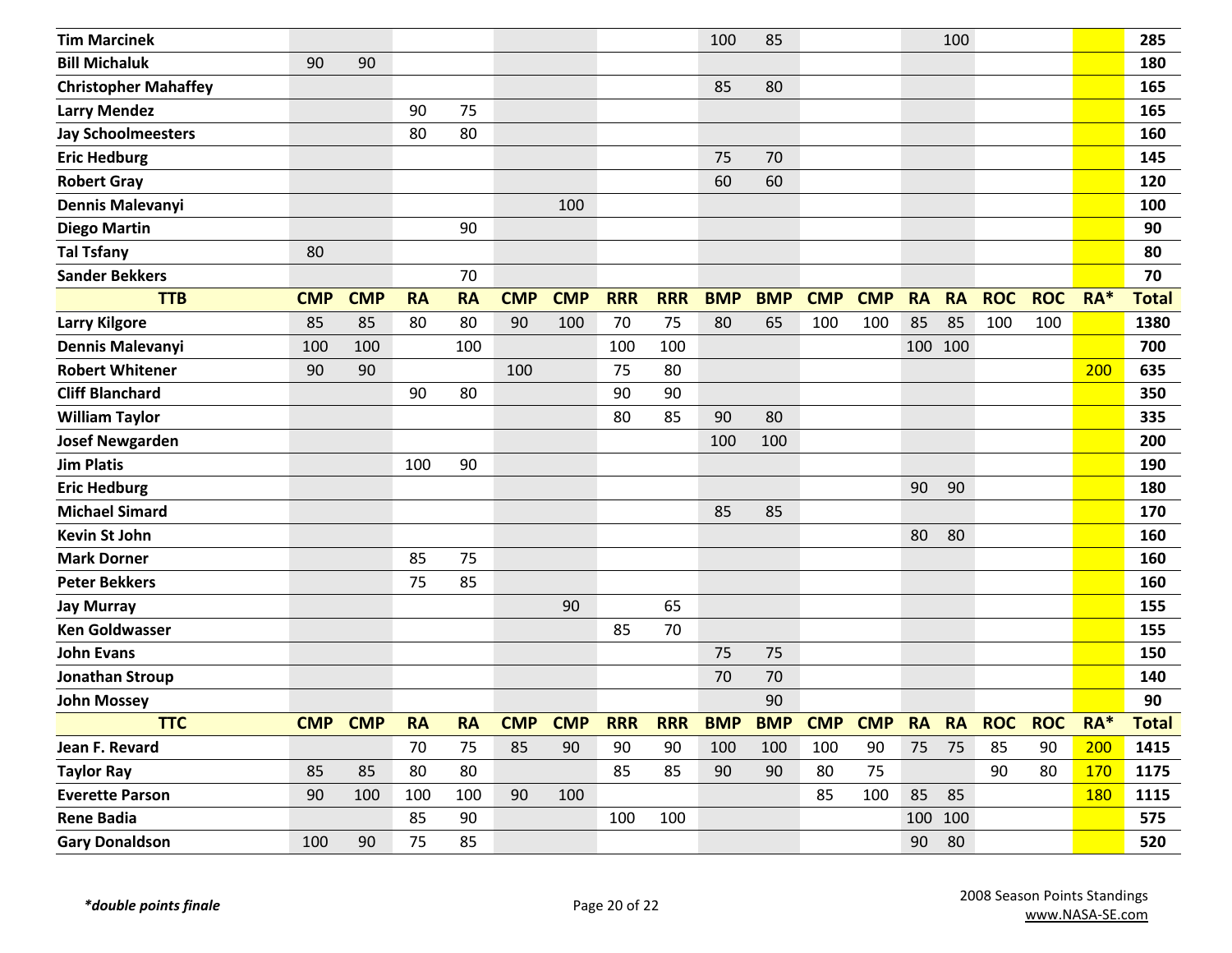| <b>Luke Belverd</b>      |            |            |           |           |            |            |            |            |            |            |            |            | 80        | 90        | 100        | 100        |            | 370          |
|--------------------------|------------|------------|-----------|-----------|------------|------------|------------|------------|------------|------------|------------|------------|-----------|-----------|------------|------------|------------|--------------|
| Dennis Malevanyi         |            |            | 90        |           | 100        |            |            |            |            |            |            |            |           |           |            |            |            | 190          |
| <b>John Williams</b>     |            |            |           |           |            |            |            |            |            |            | 90         | 80         |           |           |            |            |            | 170          |
| <b>Sonny Tu</b>          |            |            |           |           |            |            |            |            |            |            |            |            |           |           | 80         | 85         |            | 165          |
| <b>Chris Thompson</b>    |            |            |           |           |            |            |            |            |            |            | 75         | 85         |           |           |            |            |            | 160          |
| <b>Jay Murray</b>        |            |            |           |           |            |            |            |            |            |            |            |            | <b>DQ</b> | 70        |            |            |            | 70           |
| <b>Jason Swenk</b>       |            |            |           |           |            |            |            |            |            |            |            |            | <b>DQ</b> | 65        |            |            |            | 65           |
| <b>TTD</b>               | <b>CMP</b> | <b>CMP</b> | <b>RA</b> | <b>RA</b> | <b>CMP</b> | <b>CMP</b> | <b>RRR</b> | <b>RRR</b> | <b>BMP</b> | <b>BMP</b> | <b>CMP</b> | <b>CMP</b> | <b>RA</b> | <b>RA</b> | <b>ROC</b> | <b>ROC</b> | RA*        | <b>Total</b> |
| <b>Warren Turnipseed</b> |            | 90         | 100       | 100       |            |            | 100        | 100        | 100        | 100        | 100        | 100        |           |           | 100        | 100        | 200        | 1290         |
| <b>Nabil Abusharr</b>    | 100        | 100        |           |           | 90         | 90         | 90         | 90         | 85         | 80         |            |            |           | 100 100   | 90         | 80         | <b>180</b> | 1275         |
| <b>Luke Belvard</b>      |            |            |           |           | 100        | 100        | 80         | 85         |            | 90         | 90         | 90         |           |           |            |            |            | 635          |
| <b>James Ballard</b>     |            |            |           |           |            |            | 85         | 80         | 90         | 85         |            |            |           |           |            |            |            | 340          |
| <b>William Easter</b>    |            |            |           |           | 85         | 85         | 75         | 70         |            |            |            |            |           |           |            |            |            | 315          |
| <b>James Chase</b>       |            |            |           |           |            |            |            |            |            |            |            |            | 90        | 90        |            |            |            | 180          |
| <b>Zachary Lutz</b>      | 90         | 85         |           |           |            |            |            |            |            |            |            |            |           |           |            |            |            | 175          |
| <b>David Rhodes</b>      |            |            |           |           |            |            |            |            |            |            | 85         | 85         |           |           |            |            |            | 170          |
| <b>Aaron Rankin</b>      |            |            |           |           |            |            |            |            |            |            |            |            |           |           | 85         | 75         |            | 160          |
| <b>Derek Grover</b>      |            |            |           |           |            | 80         |            | 75         |            |            |            |            |           |           |            |            |            | 155          |
| <b>Matt McBride</b>      |            |            |           |           |            |            |            |            |            |            |            |            |           |           |            | 90         |            | 90           |
| <b>Chris Gilder</b>      |            |            |           |           |            |            |            |            |            |            |            |            |           |           |            | 85         |            | 85           |
| <b>Jonathan Donner</b>   |            |            |           |           |            |            |            |            |            |            | 80         |            |           |           |            |            |            | 80           |
| <b>TTE</b>               | <b>CMP</b> | <b>CMP</b> | <b>RA</b> | <b>RA</b> | <b>CMP</b> | <b>CMP</b> | <b>RRR</b> | <b>RRR</b> | <b>BMP</b> | <b>BMP</b> | <b>CMP</b> | <b>CMP</b> | <b>RA</b> | <b>RA</b> | <b>ROC</b> | <b>ROC</b> | $RA*$      | <b>Total</b> |
| <b>John Haff</b>         | 100        | 100        | 90        | 80        | 90         | 100        | 90         | 90         | 100        | 100        | 100        | 100        |           |           | 100        | 100        | 170        | 1510         |
| <b>Eric Moberg</b>       |            |            | 80        | 90        |            |            | 85         | 85         |            |            |            |            | 90        | 90        |            |            | 150        | 670          |
| <b>Micheal Blanchard</b> |            |            |           |           |            |            | 100        | 100        |            |            |            |            |           | 100 100   |            |            |            | 400          |
| <b>Chuck Jagoe</b>       | 90         | 90         |           |           |            |            |            |            | 90         | 90         |            |            |           |           |            |            |            | 360          |
| <b>Alex Bolanos</b>      |            |            | 85        | 100       |            |            |            |            |            |            |            |            |           |           |            |            |            | 185          |
| <b>Johann Schwartz</b>   |            |            | 100       | 85        |            |            |            |            |            |            |            |            |           |           |            |            |            | 185          |
| <b>Shaun Barrett</b>     |            |            |           |           |            |            |            |            |            |            | 90         | 90         |           |           |            |            |            | 180          |
| <b>Jim Pantas</b>        |            |            |           |           |            | 80         |            |            |            |            |            |            |           |           | $90\,$     |            |            | 170          |
| <b>Ron Hlozansky</b>     |            |            |           |           |            | 85         |            | 80         |            |            |            |            |           |           |            |            |            | 165          |
| <b>Robert Summers</b>    |            |            |           |           | 100        |            |            |            |            |            |            |            |           |           |            |            |            | 100          |
| <b>Laura Patton</b>      |            |            |           |           |            | 90         |            |            |            |            |            |            |           |           |            |            |            | 90           |
| Joe Olivera              |            |            |           |           |            | 85         |            |            |            |            |            |            |           |           |            |            |            | 85           |
| <b>Robert Patton</b>     |            |            |           |           | 85         |            |            |            |            |            |            |            |           |           |            |            |            | 85           |